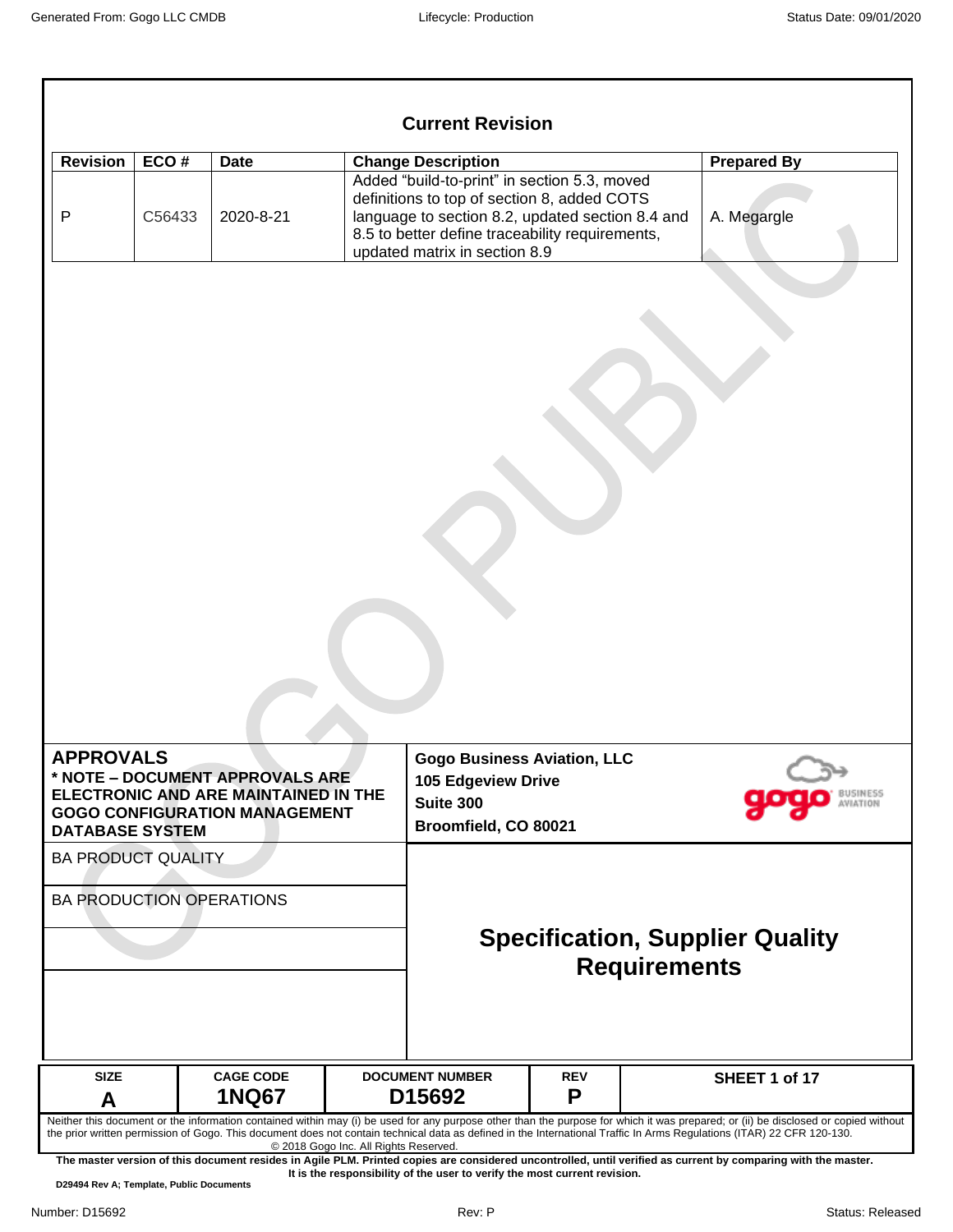## **Revision History**

| <b>Revision</b>       | ECO#   | <b>Date</b> | <b>Change Description</b>                                                                                                                                                                                                                                                                                                                                                                                                    | <b>Prepared By</b> |
|-----------------------|--------|-------------|------------------------------------------------------------------------------------------------------------------------------------------------------------------------------------------------------------------------------------------------------------------------------------------------------------------------------------------------------------------------------------------------------------------------------|--------------------|
| A                     | C08661 | 2013-09-09  | <b>Initial Release</b>                                                                                                                                                                                                                                                                                                                                                                                                       | J. Wojniak         |
| B                     | C13512 | 2014-11-14  | See Agile Record                                                                                                                                                                                                                                                                                                                                                                                                             | R. Jessep          |
| $\overline{\text{c}}$ | C16376 | 2015-08-18  | See Agile Record                                                                                                                                                                                                                                                                                                                                                                                                             | E. Klaus           |
| D                     | C20028 | 2016-04-15  | Added new section 4.4: Establish a supplier-<br>reporting requirement for products, articles, or<br>services that have been released from or<br>provided by the supplier and subsequently found<br>not to conform to the production approval<br>holder's requirements                                                                                                                                                        | E. Klaus           |
| E                     | C20625 | 2016-06-02  | Added Section 4.3.1 Clarifying MRB Authority;<br>Updated Section 7 providing direction for<br>paperless data submission from supplier; Section<br>7.5 added requirement for identification of<br>revision and added clarification on CoC<br>acceptance statement; 7.6 removed the<br>statement of Raw material certification only on<br>structural components; added 7.12 Rework and<br><b>Replacement Data Requirements</b> | E. Klaus           |
| F                     | C21940 | 2016-08-02  | Update to Rework or Replacement section to<br>include update to traceability, return of replaced<br>parts, root cause and criteria for pictures of<br>rework.                                                                                                                                                                                                                                                                | J. Jones           |
| G                     | C27538 | 2017-04-28  | Remove redundant sections. Update CoC<br>requirements.                                                                                                                                                                                                                                                                                                                                                                       | J. Jones           |
| Н                     | C32980 | 2017-12-1   | Re-write to align with AS9100 requirements.                                                                                                                                                                                                                                                                                                                                                                                  | J. Jones           |
| J                     | C36488 | 2018-3-23   | Update section 1 to cover ethical behavior and<br>supplier contributions to conformity and safety.                                                                                                                                                                                                                                                                                                                           | J. Jones           |
| Κ                     | C39569 | 2018-7-11   | Complete rewrite to incorporate requirements of<br>14 CFR Part 21.137 and AS9100:2016 that were<br>removed starting in Rev G. Added additional<br>required updates based on current Gogo BA<br><b>Supplier Quality process.</b>                                                                                                                                                                                              | A. Megargle        |
| L                     | C42344 | 11/12/2018  | Update to section 6.5 to refer to the AS5553<br>requirements and remove specifics of the<br>requirement in this document.                                                                                                                                                                                                                                                                                                    | J. Van Oss         |
| M                     | C53396 | 2020-01-20  | Complete rewrite                                                                                                                                                                                                                                                                                                                                                                                                             | A. Megargle        |
| N                     | C55306 | 2020-5-8    | Added section 8.8 - traceability matrix. Updated<br>verbiage in 8.3 and 8.4 to reflect the new<br>traceability requirements. Added a note to<br>section 10.2 about the traceability matrix and a<br>reference to the FAI appendix. Added Appendix<br>A for AS9102 form instructions. Updated section<br>11.2 to remove the wording "deviation". Updated<br>section 8.2 to include packing slip.                              | A. Megargle        |
| N                     | A00376 | 2020-5-26   | Fixed typo in section 9.2, NAS 410 should be<br>NAS 412.                                                                                                                                                                                                                                                                                                                                                                     | A. Megargle        |

| <b>SIZE</b>                                                                                                                                                            | <b>CAGE CODE</b>                                                                                                                                                                   | <b>DOCUMENT NUMBER</b> | <b>REV</b> | SHEET 2 of 17 |  |  |
|------------------------------------------------------------------------------------------------------------------------------------------------------------------------|------------------------------------------------------------------------------------------------------------------------------------------------------------------------------------|------------------------|------------|---------------|--|--|
|                                                                                                                                                                        | <b>1NQ67</b>                                                                                                                                                                       | D <sub>15692</sub>     |            |               |  |  |
|                                                                                                                                                                        | Neither this document or the information contained within may (i) be used for any purpose other than the purpose for which it was prepared; or (ii) be disclosed or copied without |                        |            |               |  |  |
| the prior written permission of Gogo. This document does not contain technical data as defined in the International Traffic In Arms Regulations (ITAR) 22 CFR 120-130. |                                                                                                                                                                                    |                        |            |               |  |  |
| © 2018 Gogo Inc. All Rights Reserved.                                                                                                                                  |                                                                                                                                                                                    |                        |            |               |  |  |

**The master version of this document resides in Agile PLM. Printed copies are considered uncontrolled, until verified as current by comparing with the master. It is the responsibility of the user to verify the most current revision.**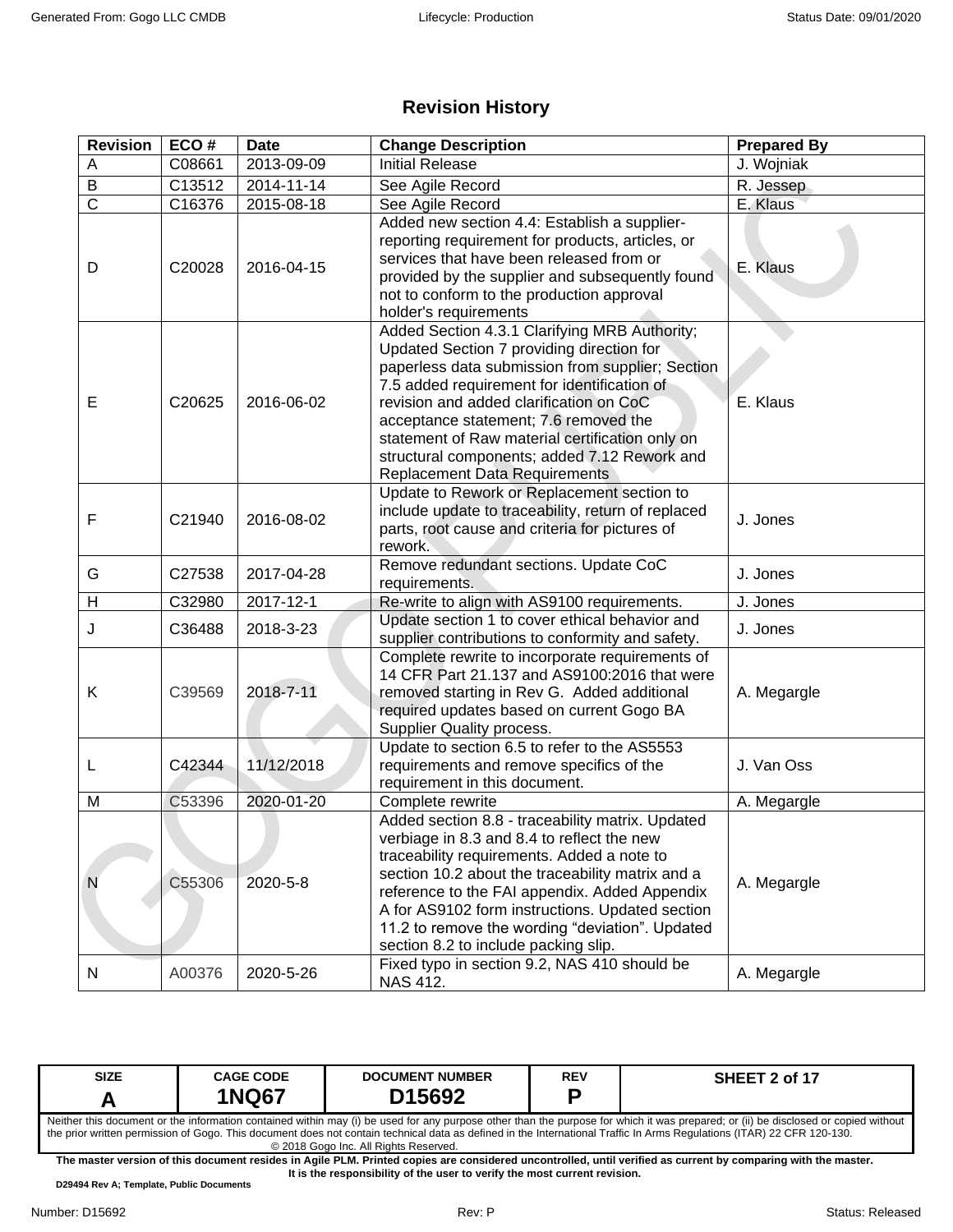| 1.    | <b>Purpose</b>                                                                        | 4                |
|-------|---------------------------------------------------------------------------------------|------------------|
| 2.    | <b>Scope</b>                                                                          | 4                |
| 3.    | <b>Responsibilities</b>                                                               | 4                |
| 4.    | <b>General Requirements</b>                                                           | 4                |
| 4.1.  | Evaluation & Approval                                                                 | 4                |
| 4.2.  | <b>Right of Facility Access</b>                                                       | 4                |
| 5.    |                                                                                       | 4                |
|       | <b>Quality Management System and Requirements Review</b>                              |                  |
| 5.1.  | Non-Calibration Suppliers                                                             | 4                |
| 5.2.  | <b>Calibration Suppliers</b>                                                          | 4                |
| 5.3.  | <b>Special Processes</b>                                                              | 5                |
| 5.4.  | <b>Requirements Review</b>                                                            | 5                |
| 6.    | Document Control and Change Management                                                | 5                |
| 6.1.  | <b>Document Control</b>                                                               | $\frac{5}{5}$    |
| 6.2.  | <b>Record Retention</b>                                                               |                  |
| 6.3.  | Design Change                                                                         | 6                |
| 6.4.  | Notification of Changes                                                               | 6                |
| 7.    | <b>Purchasing</b>                                                                     | 6                |
| 7.1.  | Sub-Tier Supplier Management                                                          | $\,6$            |
| 7.2.  | Counterfeit / Fraudulent Part Prevention                                              | 6                |
| 8.    | <b>Traceability</b>                                                                   | 6                |
| 8.1.  | Definitions                                                                           | 6                |
| 8.2.  | <b>General Requirements</b>                                                           | $\overline{7}$   |
| 8.3.  | Packing Slip and Certificate of Conformance                                           | $\boldsymbol{7}$ |
| 8.4.  | Certificate of Compliance for Raw Materials                                           | 8                |
| 8.5.  | <b>Special Process Certification</b>                                                  | $\bf 8$          |
| 8.6.  | EEE Parts - Lot/Date Code Documentation                                               | 9                |
| 8.7.  | Certificate of Compliance for Calibration                                             | $\boldsymbol{9}$ |
| 8.8.  | Limited Life and Age-Controlled (Shelf Life) Item Documentation                       | 9                |
| 8.9.  | <b>Traceability Matrix</b>                                                            | 10               |
| 9.    | <b>Process Control</b>                                                                | 10               |
| 9.1.  | <b>Work Instructions</b>                                                              | 10               |
| 9.2.  | Foreign Object Damage                                                                 | 11               |
| 9.3.  | Capabilities                                                                          | 11               |
| 9.4.  | <b>Production Control</b>                                                             | 11               |
| 9.5.  | Electrostatic Discharge (ESD) and Moisture Sensitive Devices (MSD) Protection Program | 11               |
| 10.   | <b>Inspection</b>                                                                     | 11               |
| 10.1. | Inspection and Verification                                                           | 11               |
| 10.2. | <b>First Article Inspection</b>                                                       | 12               |
| 11.   | Non-Conforming Material and Material Review Board                                     | 12               |
| 11.1. | Nonconformance Control                                                                | 12               |
| 11.2. | <b>MRB Authority</b>                                                                  | 13               |
| 11.3. | Notice of Quality Escapements                                                         | 13               |
| 12.   | <b>RMA and Corrective Actions</b>                                                     | 13               |
| 12.1. | <b>RMA Requirements</b>                                                               | 13               |
| 12.2. | <b>Supplier Corrective Actions</b>                                                    | 14               |
| 13.   | <b>Calibration and Preventative Maintenance</b>                                       | 14               |
| 13.1. | Calibration                                                                           | 14               |
| 13.2. | <b>Gogo Owned Equipment</b>                                                           | 14               |
| 14.   | <b>Training and Certifications</b>                                                    | 15               |
| 14.1. | Training                                                                              | 15               |
| 14.2. | Certifications                                                                        | 15               |
| 15.   | Packaging, Labeling and Storage                                                       | 15               |
| 15.1. | Packaging and Labeling                                                                | 15               |
| 15.2. | Serializing                                                                           | 15               |
| 15.3. | Storage                                                                               | 16               |
|       | Appendix A - First Article Inspection Guidance                                        | 17               |
|       |                                                                                       |                  |

| <b>SIZE</b>                                                                                                                                                                                                                                                                                                                                                                                           | <b>CAGE CODE</b><br><b>1NQ67</b> | <b>DOCUMENT NUMBER</b><br>D15692 |  | SHEET 3 of 17 |  |  |
|-------------------------------------------------------------------------------------------------------------------------------------------------------------------------------------------------------------------------------------------------------------------------------------------------------------------------------------------------------------------------------------------------------|----------------------------------|----------------------------------|--|---------------|--|--|
| Neither this document or the information contained within may (i) be used for any purpose other than the purpose for which it was prepared; or (ii) be disclosed or copied without<br>the prior written permission of Gogo. This document does not contain technical data as defined in the International Traffic In Arms Regulations (ITAR) 22 CFR 120-130.<br>© 2018 Gogo Inc. All Rights Reserved. |                                  |                                  |  |               |  |  |
| The master version of this document resides in Agile PLM. Printed copies are considered uncontrolled, until verified as current by comparing with the master,                                                                                                                                                                                                                                         |                                  |                                  |  |               |  |  |

**The master version of this document resides in Agile PLM. Printed copies are considered uncontrolled, until verified as current by comparing with the master. It is the responsibility of the user to verify the most current revision.**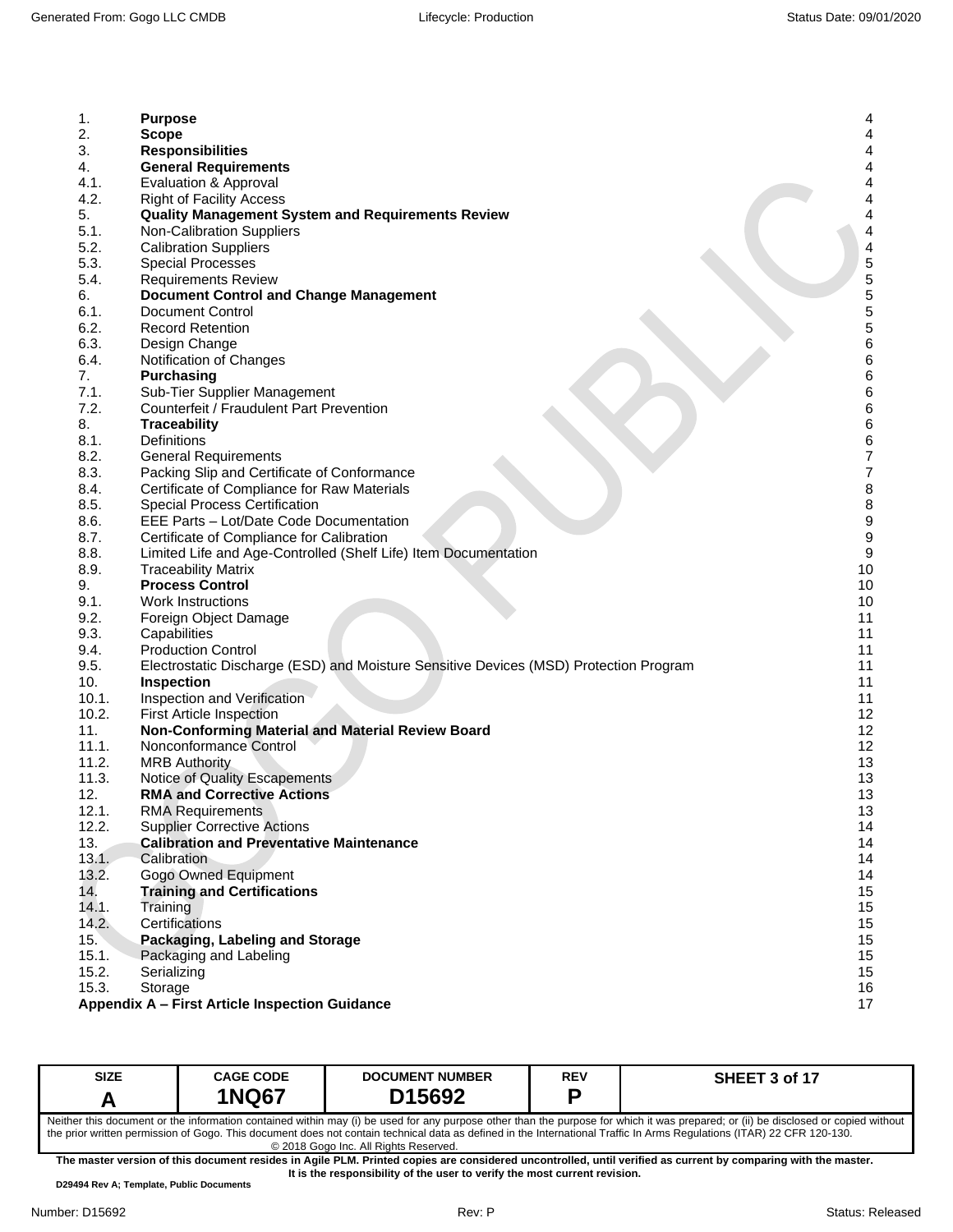### <span id="page-3-0"></span>**1. Purpose**

This document establishes the supplier quality requirements for Gogo Business Aviation LLC.

### <span id="page-3-1"></span>**2. Scope**

These Quality Requirements apply to all products, materials and/or services that are purchased from approved suppliers. Acceptance of a purchase order signifies that a supplier has accepted all requirements listed in this document aside from any documented exceptions.

#### <span id="page-3-2"></span>**3. Responsibilities**

The Supplier is responsible for ensuring that personnel are aware of their contribution to product or service conformity, product safety, and the importance of ethical behavior.

#### <span id="page-3-4"></span><span id="page-3-3"></span>**4. General Requirements**

### **4.1. Evaluation & Approval**

The Supplier shall undergo an initial evaluation before inclusion to the Gogo Approved Vendor List (AVL).

The Supplier shall undergo recurring (surveillance) evaluation to maintain an Approved status on the Gogo AVL.

These evaluations may include, but are not limited to, a Quality System Survey review and/or Supplier Evaluation audit and may be completed by either a desktop or on-site assessment. Failure to meet the acceptance criteria of these evaluations may result in conditional approval status or possible removal/exclusion from the Gogo AVL.

### <span id="page-3-5"></span>**4.2. Right of Facility Access**

The Supplier shall allow right of facility access to Gogo, Gogo's customers and governmental regulatory authorities, at any level of the supply chain involved in the order and to all applicable records. The aforementioned parties may conduct on-site audits of the Supplier to ensure the requirements of this document, as well as the requirements of the Gogo Purchase Order (PO), Contract, Statement of Work, drawings and specifications are being met. Refusal to allow on-site access may jeopardize the Supplier's approval status.

### <span id="page-3-7"></span><span id="page-3-6"></span>**5. Quality Management System and Requirements Review**

### **5.1. Non-Calibration Suppliers**

The Supplier should have a Quality Management System (QMS) that complies with the International Organization for Standardization ISO 9001 – Quality Management System Requirements (equivalent or better – i.e. AS9100 series). Suppliers who do not have Independent Industry Controlled Other Party (ICOP) certification/registration can still be conditionally approved by Gogo, with restrictions.

Distributors, that do not manufacture product, are not required to have QMS certification for approval.

### <span id="page-3-8"></span>**5.2. Calibration Suppliers**

Calibration Suppliers shall be ISO 17025 certified with a current certification on record, however, original equipment manufacturers (OEMs) can be approved to calibrate equipment in which they manufacture.

| <b>SIZE</b>                                                                                                                                                                                                                                                                                                                                                                                           | <b>CAGE CODE</b><br><b>1NQ67</b> | <b>DOCUMENT NUMBER</b><br>D <sub>15692</sub> | REV<br>D | SHEET 4 of 17 |  |  |
|-------------------------------------------------------------------------------------------------------------------------------------------------------------------------------------------------------------------------------------------------------------------------------------------------------------------------------------------------------------------------------------------------------|----------------------------------|----------------------------------------------|----------|---------------|--|--|
| Neither this document or the information contained within may (i) be used for any purpose other than the purpose for which it was prepared; or (ii) be disclosed or copied without<br>the prior written permission of Gogo. This document does not contain technical data as defined in the International Traffic In Arms Regulations (ITAR) 22 CFR 120-130.<br>© 2018 Gogo Inc. All Rights Reserved. |                                  |                                              |          |               |  |  |

**The master version of this document resides in Agile PLM. Printed copies are considered uncontrolled, until verified as current by comparing with the master. It is the responsibility of the user to verify the most current revision.**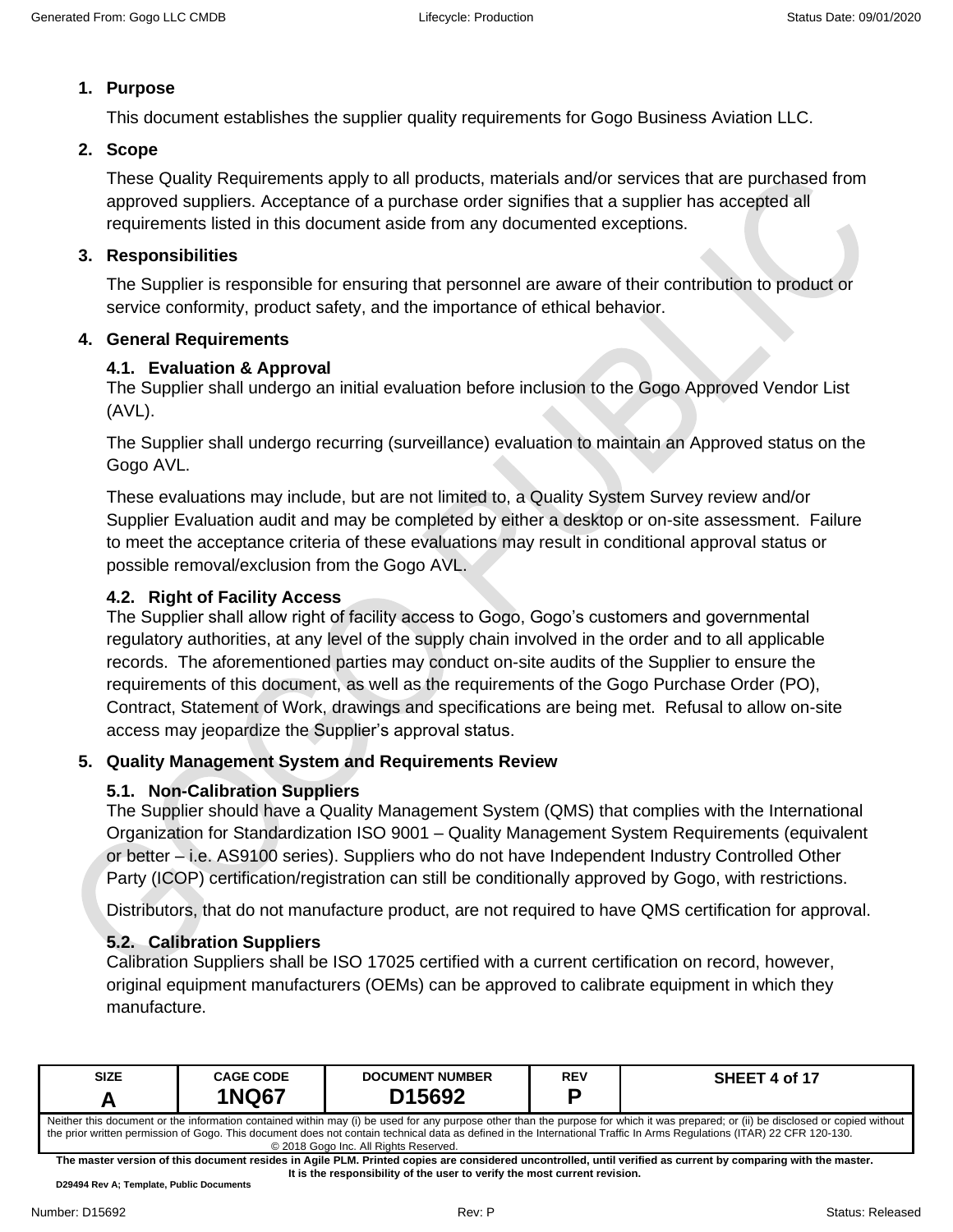Calibrated equipment used for design and development activities is not required to be calibrated by an ISO 17025 certified supplier.

### <span id="page-4-0"></span>**5.3. Special Processes**

A special process is an operation performed on an item where the operation is not readily inspectable subsequent to its conclusion. Special processes have verifiable controls inherent to the process (i.e. plating, composites, nondestructive testing, etc.). Special processes shall be performed in accordance with specification(s) stated on the drawing and procurement documents.

Unless approved by Gogo using audit checklist D20744 (plating) and/or D20747 (paint), special processes shall be performed by a Nadcap approved supplier (formerly NADCAP, National Aerospace and Defense Contractors Accreditation Program) for all build-to-print parts and assemblies. The Supplier shall be approved by Nadcap for the special process on the date which the special process is performed. The Supplier shall provide to Gogo, upon request, all documentation showing evidence of qualification of Nadcap-approved special processes.

If the Supplier's sub-tier Supplier performs the special process, the Supplier is responsible to flow down the requirements on sub-tier POs. the Supplier's utilization of Nadcap approved sources does not relieve the Supplier from its obligation to ensure subcontracted sources are in full compliance with applicable specifications.

#### <span id="page-4-1"></span>**5.4. Requirements Review**

The Supplier shall have an established method for reviewing Gogo Business Aviation requirements, including the requirements defined in this document. This review shall drive notification to Gogo Business Aviation that suppliers acknowledge that the defined requirements can be met, or notification in the event that any requirement cannot be met. Exceptions to any requirements, including this document, shall be documented and approved by a Gogo Quality Engineer.

### <span id="page-4-3"></span><span id="page-4-2"></span>**6. Document Control and Change Management**

### **6.1. Document Control**

The Supplier shall have a documented procedure for controlling purchasing information and data provided by Gogo. This documented procedure shall define the controls needed:

a) to review and update as necessary and re-approve documents including signoffs and change dates,

b) to ensure that current versions of applicable documents are available at points of use,

c) to ensure that documents remain legible and readily identifiable,

d) to ensure that documents of external origin determined by the Supplier to be necessary for the planning and operation of their business are identified and their distribution controlled, and e) to prevent the unintended use of obsolete documents, and to apply suitable identification to them if they are retained for any purpose.

### <span id="page-4-4"></span>**6.2. Record Retention**

The Supplier and the Supplier's subcontractors shall maintain verifiable, objective evidence of all inspections and tests performed, material traceability, results obtained and dispositions of nonconforming articles. These records shall be identified to associated articles, including lot number of materials and unit or lot serialization. These records shall be made available to Gogo, Gogo's

| <b>SIZE</b>                                                                                                                                                                                                                                                                                                                                                  | <b>CAGE CODE</b> | <b>DOCUMENT NUMBER</b> | REV | SHEET 5 of 17 |  |
|--------------------------------------------------------------------------------------------------------------------------------------------------------------------------------------------------------------------------------------------------------------------------------------------------------------------------------------------------------------|------------------|------------------------|-----|---------------|--|
|                                                                                                                                                                                                                                                                                                                                                              | <b>1NQ67</b>     | D <sub>15692</sub>     | D   |               |  |
| Neither this document or the information contained within may (i) be used for any purpose other than the purpose for which it was prepared; or (ii) be disclosed or copied without<br>the prior written permission of Gogo. This document does not contain technical data as defined in the International Traffic In Arms Regulations (ITAR) 22 CFR 120-130. |                  |                        |     |               |  |
| © 2018 Gogo Inc. All Rights Reserved.                                                                                                                                                                                                                                                                                                                        |                  |                        |     |               |  |

**The master version of this document resides in Agile PLM. Printed copies are considered uncontrolled, until verified as current by comparing with the master. It is the responsibility of the user to verify the most current revision.**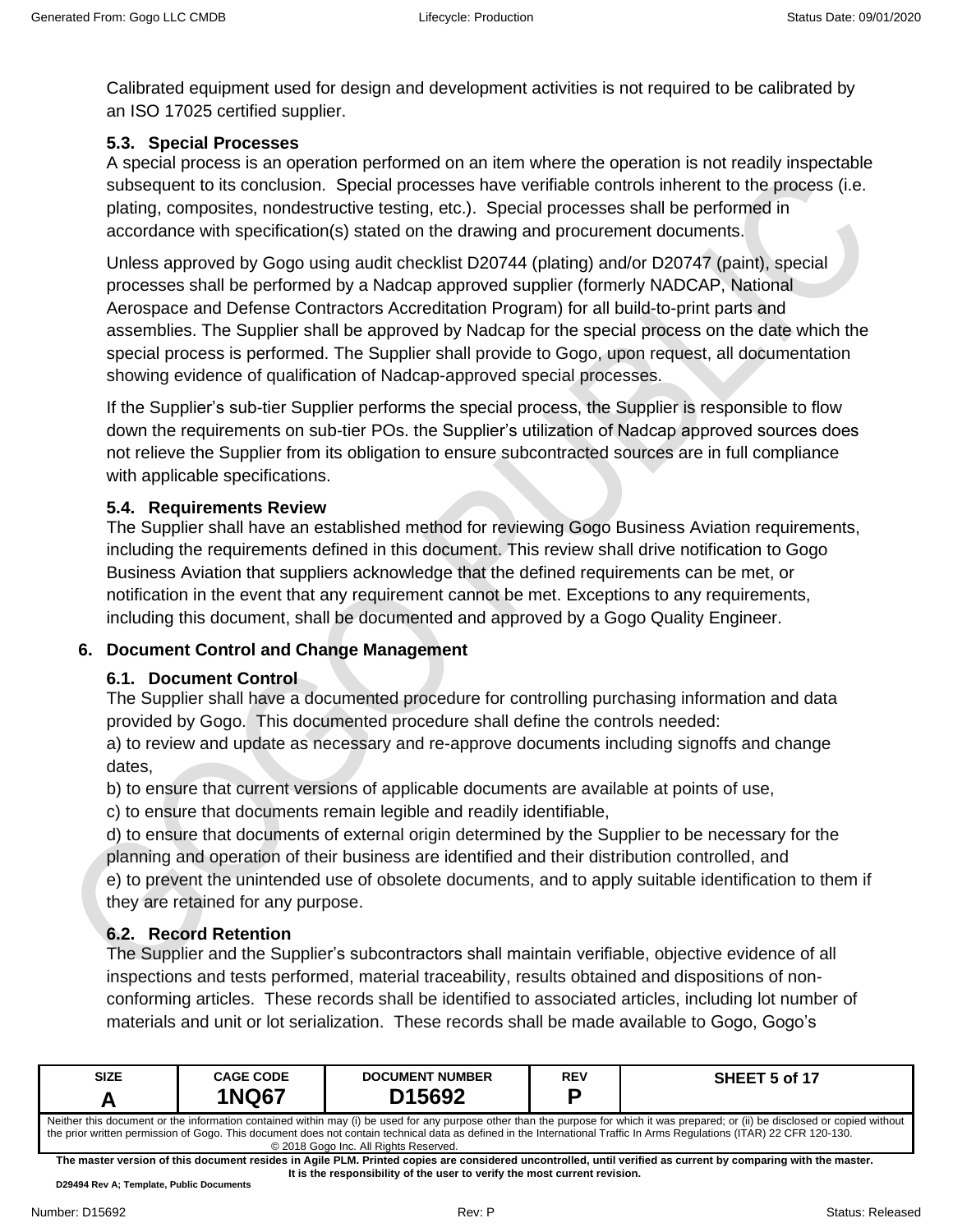customers and/or government representatives upon request and shall be retained in a safe, accessible location for a period of 10 years after date of delivery.

#### <span id="page-5-0"></span>**6.3. Design Change**

The Supplier shall notify Gogo of any proposed design change (major or minor) and receive approval from Gogo prior to incorporation of the change.

### *Note: Due to contractual and regulatory requirements, Gogo is required to review and approve all changes for components that are used in Gogo owned Supplemental Type Certificates (STCs).*

If the submitted change is deemed acceptable, a Gogo Engineering Change Order shall be issued by Gogo and implemented prior to the Supplier incorporating the change.

### **Note: Gogo acceptance of the Change Request is not authorization to incorporate the proposed change**

### <span id="page-5-1"></span>**6.4. Notification of Changes**

The Supplier and the Supplier's subcontractors shall provide in writing advance notification to Gogo Business Aviation of any change(s) to tooling, facilities, materials, manufacturing processes, assembly, testing, or introduction of a new sub-tier Supplier.

### <span id="page-5-3"></span><span id="page-5-2"></span>**7. Purchasing**

### **7.1. Sub-Tier Supplier Management**

The Supplier shall manage all their sub-tier Suppliers or subcontractors in accordance with their agreements. These Suppliers shall be evaluated, approved and maintained, taking appropriate action when performance poses a risk to Gogo programs. The Supplier shall flow down all applicable requirements, including customer requirements, statutory requirements and regulatory requirements, as applicable. Methods shall be in place to prevent ordering material from non-approved Suppliers.

### <span id="page-5-4"></span>**7.2. Counterfeit / Fraudulent Part Prevention**

The Supplier shall establish and maintain a counterfeit prevention plan that shall focus on the detection, prevention, mitigation, disposition and reporting of suspected or confirmed counterfeit parts or assemblies.

Electrical, Electronic and Electromechanical (EEE) Suppliers shall maintain a Documented Procedure which, when implemented, provides compliance per AS5553, or equivalent, for items procured. For cases where procurements are made from sources other than Original Component Manufactures (OCMs) or Authorized {Franchised} Suppliers, Gogo shall be notified and approve the purchase ahead of time. If Gogo approves the use of an alternate source, or if the Supplier has any reason to doubt a part's authenticity, tests and inspections shall be performed to detect fraudulent/counterfeit parts. Gogo reserves the right to request evidence of these test reports.

#### <span id="page-5-6"></span><span id="page-5-5"></span>**8. Traceability**

### **8.1. Definitions**

**COTS** (parts and assemblies) – Commercial Off The Shelf parts and assemblies are items not designed by and/or produced exclusively for Gogo (examples: screws, bolts, epoxy, torque drivers, actuators, motors, connectors and backshells).

| <b>SIZE</b>                                                                                                                                                                                                                                                                                                                                                  | <b>CAGE CODE</b><br><b>1NQ67</b> | <b>DOCUMENT NUMBER</b><br>D <sub>15692</sub> | <b>REV</b> | SHEET 6 of 17 |  |
|--------------------------------------------------------------------------------------------------------------------------------------------------------------------------------------------------------------------------------------------------------------------------------------------------------------------------------------------------------------|----------------------------------|----------------------------------------------|------------|---------------|--|
| Neither this document or the information contained within may (i) be used for any purpose other than the purpose for which it was prepared; or (ii) be disclosed or copied without<br>the prior written permission of Gogo. This document does not contain technical data as defined in the International Traffic In Arms Regulations (ITAR) 22 CFR 120-130. |                                  |                                              |            |               |  |

 © 2018 Gogo Inc. All Rights Reserved. **The master version of this document resides in Agile PLM. Printed copies are considered uncontrolled, until verified as current by comparing with the master. It is the responsibility of the user to verify the most current revision.**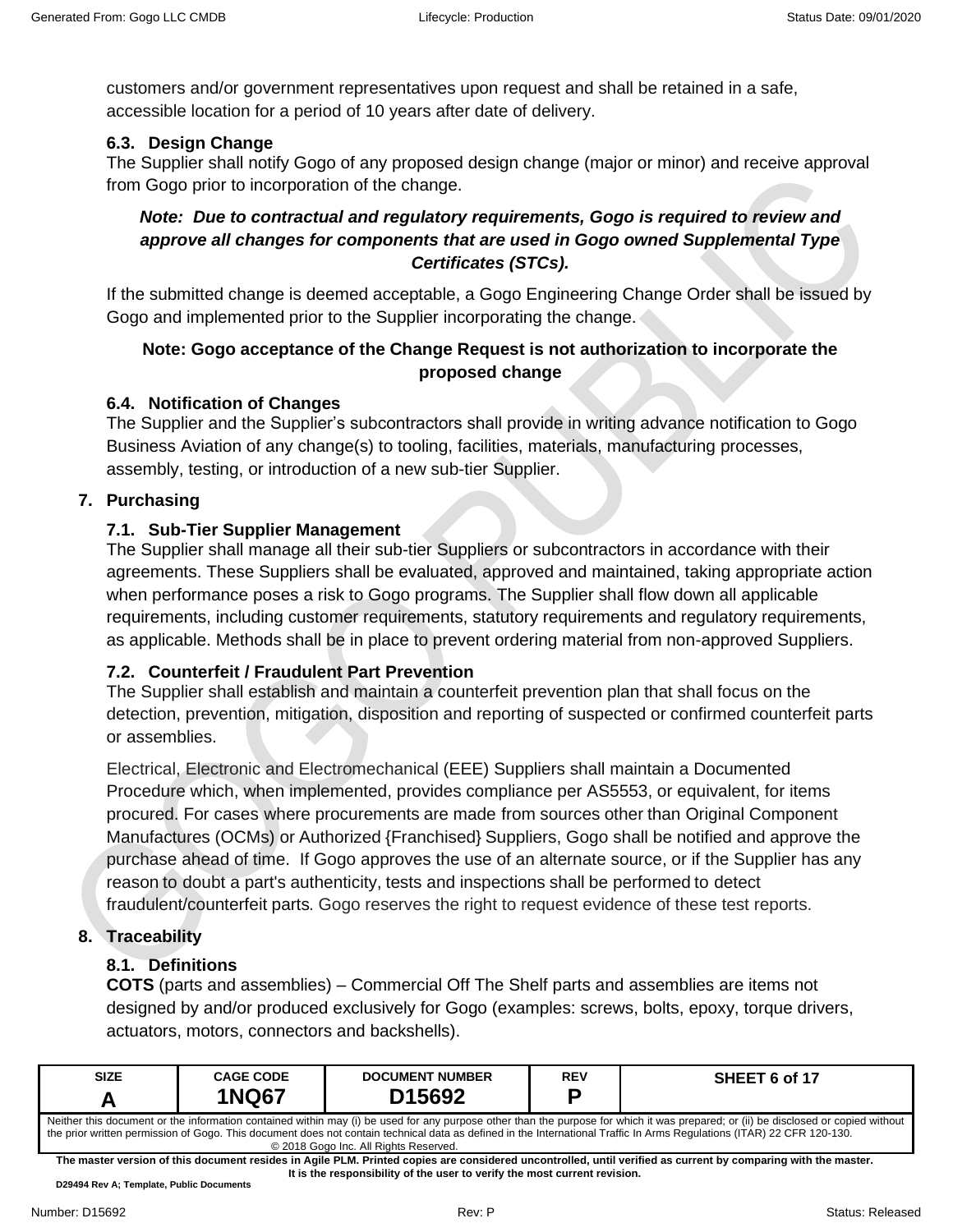**Build to print parts** – An individual piece part designed by and produced exclusively for Gogo (examples: trays, support weldments, rackmount and custom fasteners).

**Build to print assemblies** - Assemblies designed by and produced exclusively for Gogo. Assemblies are comprised of multiple build to print parts and COTS parts (examples: PCBAs, custom cables, and power suppliers).

**Supplier manufactured parts** – Parts used in assemblies that are manufactured by the supplier and not procured from other sources (examples: covers, brackets, housings and machined fittings).

**Supplier purchased parts** – Parts used in assemblies that are not manufactured by the supplier but are procured from other sources (examples: screws, washers, brackets, housings).

## <span id="page-6-0"></span>**8.2. General Requirements**

The Supplier documentation and material traceability shall be defined and executed. The Supplier's records associated with the manufacture of serialized or lot-controlled articles shall provide for continued traceability of serial numbers or lot number identification through all phases of manufacturing, commencing with the raw material and continuing through final acceptance of the end item. This documentation shall include the purchase order number, drawing number, drawing revision level and customer approved deviations and waivers.

The Supplier shall be responsible for controlling/tracking changes to parts and components manufactured to ensure that the end product or deliverable meets specified functional and physical requirements of the Supply Agreement or Purchase Order. This shall include any part or component manufactured to Gogo's or the Supplier's drawings, specifications, or special process procedures.

**All COTS components and assemblies shall maintain traceability back to the original manufacturer. As required, COTS components shall be manufactured to their specified standard (NAS, Mil-Spec or similar).**

## <span id="page-6-1"></span>**8.3. Packing Slip and Certificate of Conformance**

A packing slip shall be provided for all shipments to Gogo. If indicated on the Gogo Purchase Order, the Supplier shall provide a Certificate of Conformity (CoC) for material delivered against a Gogo PO that states conformance to all applicable documentation, engineering drawings, process specifications, and PO requirements. The Packing Slip shall include, at a minimum:

- Supplier Name
- Gogo Part Number (COTS material can use manufacturer's part number)
- Part Revision (COTS material exempt)
- Gogo PO Number or RMA Number
- Shipment Quantity
- Manufacturer's Traceability (lot number, serial number or date code)

The CoC shall include all of the information from the packing slip and the following:

- A statement certifying that the material meets applicable requirements
- Signed and Dated by Supplier

Serialized items shall come with a scannable,128 Barcode Format line on the packing list, CoC or separate document for each serial number.

| <b>SIZE</b>                                                                                                                                                                                                                                                                                                                                                                                           | <b>CAGE CODE</b><br><b>1NQ67</b> | <b>DOCUMENT NUMBER</b><br>D <sub>15692</sub> | <b>REV</b> | SHEET 7 of 17 |  |
|-------------------------------------------------------------------------------------------------------------------------------------------------------------------------------------------------------------------------------------------------------------------------------------------------------------------------------------------------------------------------------------------------------|----------------------------------|----------------------------------------------|------------|---------------|--|
| Neither this document or the information contained within may (i) be used for any purpose other than the purpose for which it was prepared; or (ii) be disclosed or copied without<br>the prior written permission of Gogo. This document does not contain technical data as defined in the International Traffic In Arms Regulations (ITAR) 22 CFR 120-130.<br>© 2018 Gogo Inc. All Rights Reserved. |                                  |                                              |            |               |  |

**The master version of this document resides in Agile PLM. Printed copies are considered uncontrolled, until verified as current by comparing with the master. It is the responsibility of the user to verify the most current revision.**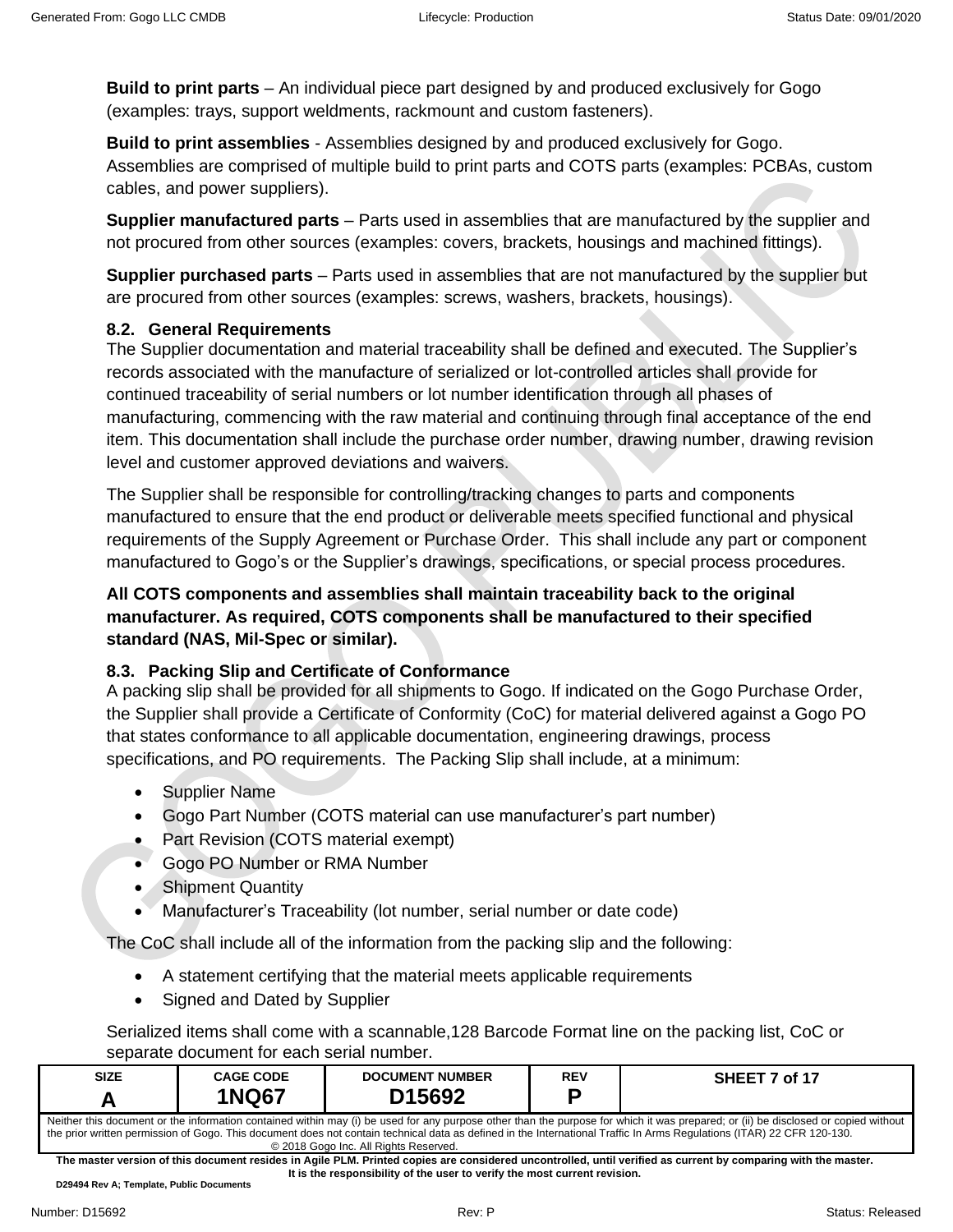It is preferred that the packing slip and CoC are the same document, but it is not required.

# <span id="page-7-0"></span>**8.4. Certificate of Compliance for Raw Materials**

When procuring raw material from a distributor, or raw material manufacturer, the Supplier shall include or retain the raw material manufacturer's test report (e.g., mill test report) under the following conditions:

- Supplier manufactured, build to print parts and assemblies
	- o Include with each FAI shipment
	- o Retain for all production shipments
- Supplier purchased, build to print parts and assemblies
	- o Retain for each FAI shipment
	- o Retain for each production shipment
- Supplier manufactured COTS parts and assemblies
	- o Not required, unless Supplier has received notification from Gogo via form D31482. In this case, the raw material certs must be provided for all FAI shipments and retained for each production shipment.
- Supplier purchased COTS parts and assemblies
	- o Not required, unless Supplier has received notification from Gogo via form D31482. In this case, the raw material certs must be provided for all FAI shipments and retained for each production shipment.

The test report shall state that the lot of material furnished has been tested, inspected, and found to be in compliance with the applicable material specifications and list the specifications, including revision numbers or letters, to which the material has been tested and/or inspected and the identification of the material lot to which it applies. The Supplier's records associated with the raw material shall provide for continued traceability of serial numbers or lot number identification through all phases of manufacturing.

When the material specification requires quantitative limits for chemical, mechanical, or physical properties, the test report shall contain the actual test and/or inspection values obtained. For aluminum mill products (except castings), certifications for chemistry may indicate compliance within the allowed range. Certifications for physical properties shall show actual values.

### <span id="page-7-1"></span>**8.5. Special Process Certification**

A special process certification shall be included or retained under the following conditions:

- Supplier manufactured, build to print parts and assemblies
	- o Include with each FAI shipment
	- o Retain for all production shipments
- Supplier purchased, build to print parts and assemblies
	- o Retain for each FAI shipment
	- o Retain for each production shipment
- Supplier manufactured COTS parts and assemblies
	- o Not required, unless Supplier has received notification from Gogo via form D31482. In this case, the raw material certs must be provided for all FAI shipments and retained for each production shipment.

| <b>SIZE</b>                                                                                                                                                                        | <b>CAGE CODE</b> | <b>DOCUMENT NUMBER</b> | <b>REV</b> | SHEET 8 of 17 |  |
|------------------------------------------------------------------------------------------------------------------------------------------------------------------------------------|------------------|------------------------|------------|---------------|--|
|                                                                                                                                                                                    | <b>INQ67</b>     | D15692                 |            |               |  |
| Neither this document or the information contained within may (i) be used for any purpose other than the purpose for which it was prepared; or (ii) be disclosed or copied without |                  |                        |            |               |  |

the prior written permission of Gogo. This document does not contain technical data as defined in the International Traffic In Arms Regulations (ITAR) 22 CFR 120-130. © 2018 Gogo Inc. All Rights Reserved.

**The master version of this document resides in Agile PLM. Printed copies are considered uncontrolled, until verified as current by comparing with the master. It is the responsibility of the user to verify the most current revision.**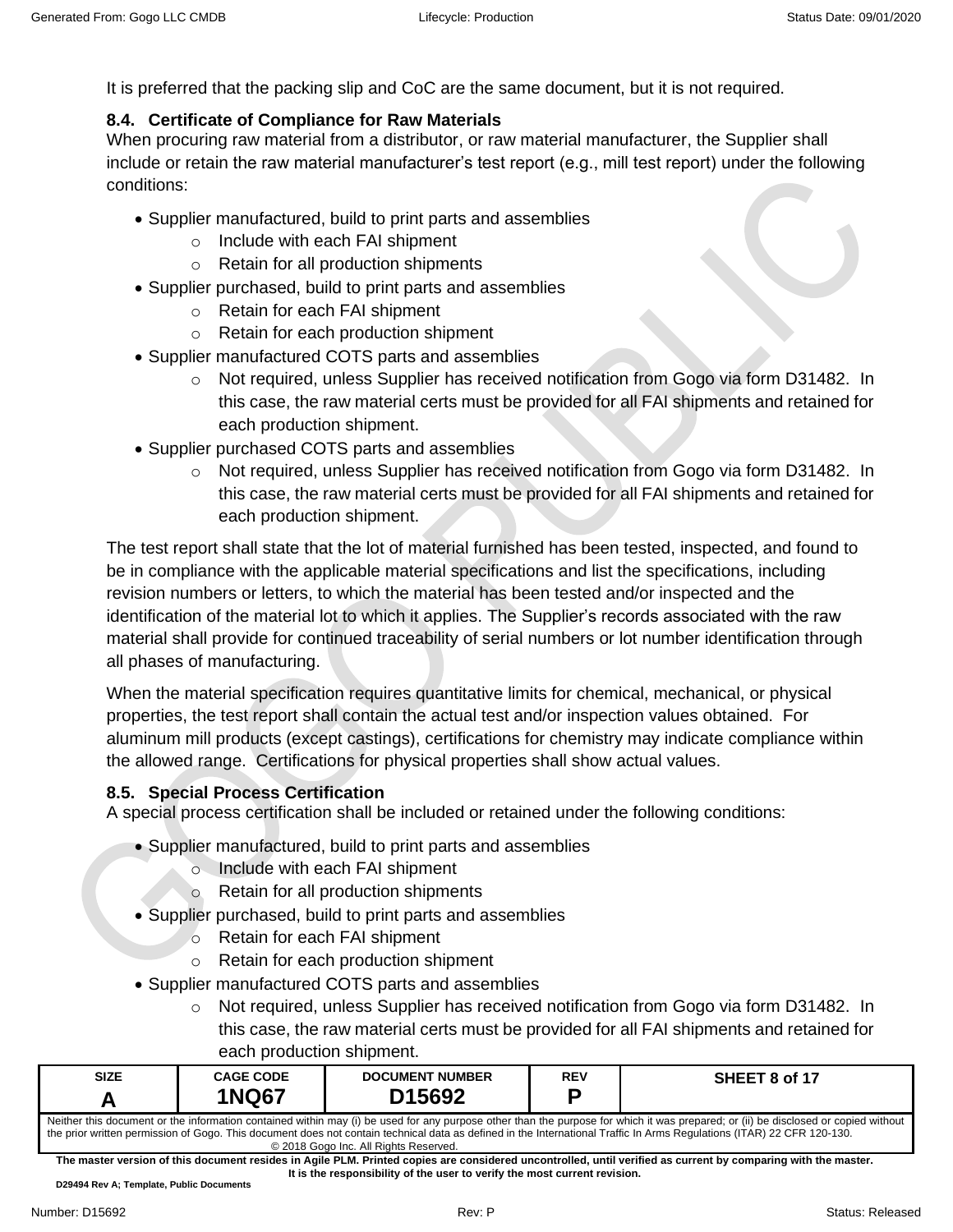- Supplier purchased COTS parts and assemblies
	- o Not required, unless Supplier has received notification from Gogo via form D31482. In this case, the raw material certs must be provided for all FAI shipments and retained for each production shipment.

Special Process Certificates shall state:

- Supplier Name
- Supplier Address
- Purchase Order Number
- Part Number
- **Serial or Lot Number**
- Special Process Certification and Revision
- A statement indicating processes were performed per applicable drawing or specification and the date the special process was performed shall be included with each shipment
- Signed and Dated by Supplier or Special Processor

# <span id="page-8-0"></span>**8.6. EEE Parts – Lot/Date Code Documentation**

When the Supplier procures EEE parts, the Supplier shall retain an individual list of quantity, lot/date code, where used and any sample testing and make it available upon request, for the duration defined in the document retention requirements.

The individual part containers or reels shall be marked with the quantity and lot/date code and shall be traceable throughout the entire manufacturing process.

# <span id="page-8-1"></span>**8.7. Certificate of Compliance for Calibration**

When providing calibrated equipment (e.g. a measuring instrument or other piece of equipment used to make product acceptance and rejection decisions), the Supplier shall submit for each item calibrated, one reproducible record of actual calibration results, including applicable graphic and tabular data. Records shall be traceable to the individual item tested, by part number, serial number or lot number for the Product shipped. The Supplier's calibration certificate shall include a unique calibration tracking number, tolerance range, and when applicable, environmental conditions for each parameter calibrated. The certificate shall also state the operating error per specification, the degree of correction of out of tolerance condition and remaining uncorrected out of tolerance condition, if applicable.

# <span id="page-8-2"></span>**8.8. Limited Life and Age-Controlled (Shelf Life) Item Documentation**

When providing limited life and age-controlled (shelf life) items the following conditions apply. Products under the Supply Agreement and/or any Purchase Order require submittal of date of manufacture when shelf life is based on date of manufacture, or date of shipment from the manufacturer when shelf life is based on date of shipment, as appropriate, based on specified method of shelf life determination.

Upon shipment, shelf life remaining shall meet the minimum shelf life specified on the Purchase Order. If no shelf life is specified, the product shall have a minimum of 75% of the shelf life remaining upon shipment. Certification shall be included in each shipment and contain the following:

- **SIZE A CAGE CODE 1NQ67 DOCUMENT NUMBER D15692 REV P SHEET 9 of 17** Neither this document or the information contained within may (i) be used for any purpose other than the purpose for which it was prepared; or (ii) be disclosed or copied without the prior written permission of Gogo. This document does not contain technical data as defined in the International Traffic In Arms Regulations (ITAR) 22 CFR 120-130. © 2018 Gogo Inc. All Rights Reserved.
- Gogo's Purchase Order Number

**The master version of this document resides in Agile PLM. Printed copies are considered uncontrolled, until verified as current by comparing with the master. It is the responsibility of the user to verify the most current revision.**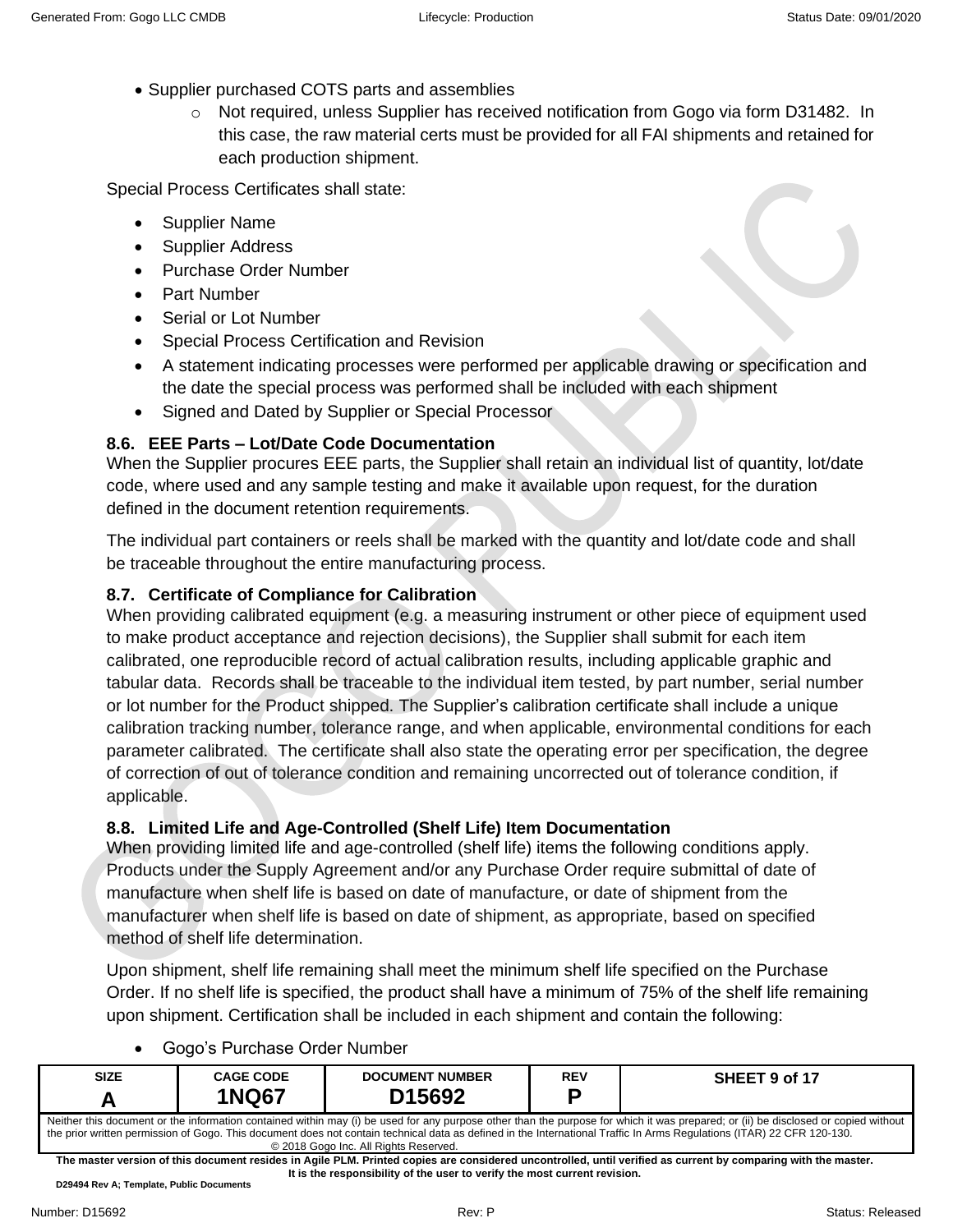- Part Number(s)
- Manufacturer's Name
- Lot, Heat, Batch, Date Code, and/or Serial Number (as applicable)
- Date of Manufacture
- Date of Shipment from manufacturer (as specified on Purchase Order)
- Supplier Name
- Supplier's Point of Contact and Date.

# **Note: Expiration dates shall be clearly noted on the material, as well as on the packing slip.**

# <span id="page-9-0"></span>**8.9. Traceability Matrix**

The following chart summarizes the traceability requirements and shows which documents are required with each shipment type:

| <b>Traceability Matrix</b>                          |                         |                                                                                                                               |                                                                                   |  |  |
|-----------------------------------------------------|-------------------------|-------------------------------------------------------------------------------------------------------------------------------|-----------------------------------------------------------------------------------|--|--|
| <b>Supplier Manufactured</b><br><b>Product Type</b> | CoC<br><b>Required?</b> | <b>Raw Material &amp;</b><br><b>Special Process Certs</b><br><b>Required?</b>                                                 | <b>Supplier Purchased</b><br><b>COTS/Standard Parts Certs</b><br><b>Required?</b> |  |  |
| <b>Production</b>                                   |                         |                                                                                                                               |                                                                                   |  |  |
| COTS (parts & assemblies)                           | Yes                     | No, unless required by<br>notification D31482<br>which then must be<br>retained                                               | N/A                                                                               |  |  |
| Build to print parts                                | Yes                     | No, must be retained                                                                                                          | No, unless required by notification<br>D31482 which then must be<br>retained      |  |  |
| <b>Build to print assemblies</b>                    | Yes                     | No, must be retained                                                                                                          | No, unless required by notification<br>D31482 which then must be<br>retained      |  |  |
|                                                     |                         | <b>First Article Inspection</b>                                                                                               |                                                                                   |  |  |
| COTS (parts & assemblies)                           | Yes                     | N/A                                                                                                                           | N/A                                                                               |  |  |
| Build to print parts                                | Yes                     | Yes                                                                                                                           | No, unless required by notification<br>D31482 which then must be<br>included      |  |  |
| <b>Build to print assemblies</b>                    | Yes                     | Yes, for supplier<br>manufactured build to<br>print parts/all supplier<br>purchased, build to print<br>parts must be retained | No, unless required by notification<br>D31482 which then must be<br>included      |  |  |

# <span id="page-9-2"></span><span id="page-9-1"></span>**9. Process Control**

# **9.1. Work Instructions**

When appropriate for Gogo designed parts, current, approved and released work instructions shall be available at the point of manufacture and these work instructions shall properly define torque requirements for each assembly location (as needed).

When work instructions are created by the Supplier, Gogo reserves the right to inspect and approve them before release to production.

| <b>SIZE</b>                                                                                                                                                                                                                                                                                          | <b>CAGE CODE</b> | <b>DOCUMENT NUMBER</b> | REV | <b>SHEET 10 of 17</b> |  |
|------------------------------------------------------------------------------------------------------------------------------------------------------------------------------------------------------------------------------------------------------------------------------------------------------|------------------|------------------------|-----|-----------------------|--|
|                                                                                                                                                                                                                                                                                                      | <b>NQ67</b>      | D15692                 | n   |                       |  |
| Neither this document or the information contained within may (i) be used for any purpose other than the purpose for which it was prepared; or (ii) be disclosed or copied without<br>u 'w 'r computer it is it it it in it is it it in a strik of the most of the computer of the strike of the str |                  |                        |     |                       |  |

the prior written permission of Gogo. This document does not contain technical data as defined in the International Traffic In Arms Regulations (ITAR) 22 CFR 120-130. © 2018 Gogo Inc. All Rights Reserved.

**The master version of this document resides in Agile PLM. Printed copies are considered uncontrolled, until verified as current by comparing with the master. It is the responsibility of the user to verify the most current revision.**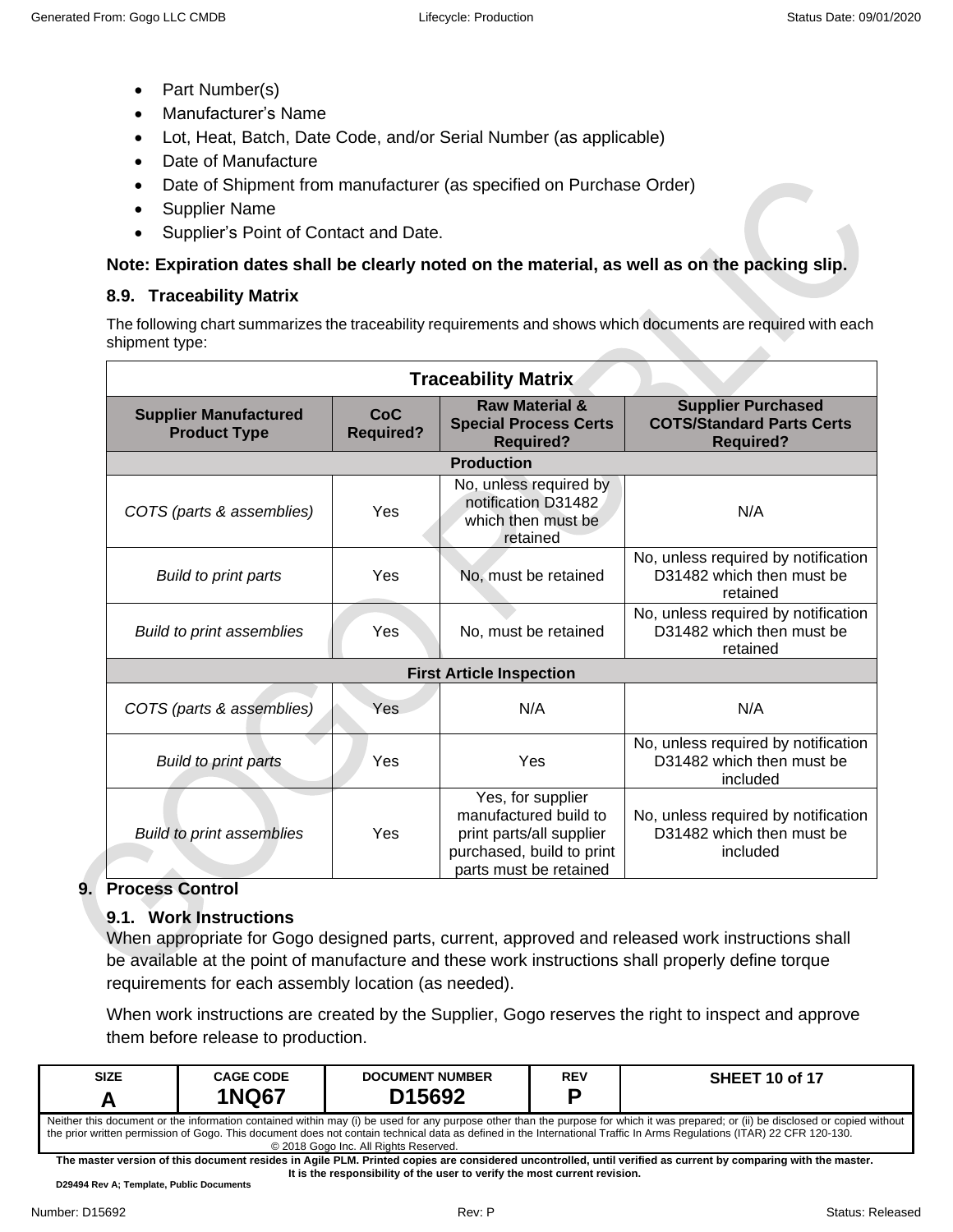## <span id="page-10-0"></span>**9.2. Foreign Object Damage**

For articles, particularly components and assemblies susceptible to foreign object damage, the Supplier shall ensure articles are free from foreign objects and foreign object damage (FOD) resulting from processing or assembly and packaging operations. Use of NAS 412 standard for guidance is recommended.

# <span id="page-10-1"></span>**9.3. Capabilities**

The Supplier shall have suitable and adequate facilities, equipment and resources for the scope of work being performed.

# <span id="page-10-2"></span>**9.4. Production Control**

The Supplier shall demonstrate a controlled environment for production to include proper temperature and humidity controls (when using temperature and humidity sensitive parts) and appropriate handling and identification of product or material during manufacturing. Capacity constraints shall be known, and in-process yields shall be monitored and used to drive process improvements.

## <span id="page-10-3"></span>**9.5. Electrostatic Discharge (ESD) and Moisture Sensitive Devices (MSD) Protection Program**

If the Supplier is providing ESD sensitive electrical piece parts or Moisture Sensitive Devices (MSD), the Supplier shall document and implement an ESD and MSD Control Program in accordance with ANSI/ESD S20.20, ESD Association Standard for the Development of an Electrostatic Discharge Control Program for Protection of Electrical and Electronic Parts, Assemblies and Equipment (Excluding Electrically Initiated Explosive Devices) and IPC/JEDEC J-STD-033, Standard for Handling, Packing, Shipping and Use of Moisture Sensitive Surface Mount Devices. Parts shall be properly packaged and identified as required in ANSI/ESD-S20.20 and IPC/JEDEC J-STD-033. All goods shall be placed in conductive or static-dissipative packages, tubes, carriers, conductive bags, moisture barrier bags, etc. for shipment. The packaging shall be clearly labeled to indicate that it contains electrostatic or moisture sensitive goods. Electrical parts that may be used or shipped in conjunction with ESD sensitive parts shall be treated as ESD sensitive.

## <span id="page-10-5"></span><span id="page-10-4"></span>**10. Inspection**

# **10.1. Inspection and Verification**

The Supplier shall demonstrate the ability to meet, control, perform and document all applicable test, inspection and verification activities required to deliver conforming product. This shall include counterfeit part detection methods (when necessary), adequate facilities and equipment and documented processes and procedures to perform required inspections.

The Supplier shall perform final inspection for all critical dimensions that may affect the form, fit or function of the part or assembly. 100% inspection shall be utilized whenever possible but in the event a sampling plan is applicable, sampling inspection may be implemented if a statistically valid technique is used.

The Supplier shall retain all inspection documentation stamped/signed by the responsible inspector showing results for all units inspected for all critical characteristics noted on the drawings.

All purchased products and any services provided under the Supply Agreement are subject to inspection for compliance to the Supply Agreement and any applicable Purchase Order and all applicable quality clauses.

| <b>SIZE</b>                                                                                                                                                                                                                                                                                                                                                  | <b>CAGE CODE</b> | <b>DOCUMENT NUMBER</b> | <b>REV</b> | <b>SHEET 11 of 17</b> |  |  |  |
|--------------------------------------------------------------------------------------------------------------------------------------------------------------------------------------------------------------------------------------------------------------------------------------------------------------------------------------------------------------|------------------|------------------------|------------|-----------------------|--|--|--|
|                                                                                                                                                                                                                                                                                                                                                              | <b>1NQ67</b>     | D <sub>15692</sub>     |            |                       |  |  |  |
| Neither this document or the information contained within may (i) be used for any purpose other than the purpose for which it was prepared; or (ii) be disclosed or copied without<br>the prior written permission of Gogo. This document does not contain technical data as defined in the International Traffic In Arms Regulations (ITAR) 22 CFR 120-130. |                  |                        |            |                       |  |  |  |
| © 2018 Gogo Inc. All Rights Reserved.<br>The meeter usualen of this decument resides in Arile DLM. Drinted senior are considered uncontralled until usualized as aureant by comparing with the meeter.                                                                                                                                                       |                  |                        |            |                       |  |  |  |
|                                                                                                                                                                                                                                                                                                                                                              |                  |                        |            |                       |  |  |  |

**The master version of this document resides in Agile PLM. Printed copies are considered uncontrolled, until verified as current by comparing with the master. It is the responsibility of the user to verify the most current revision.**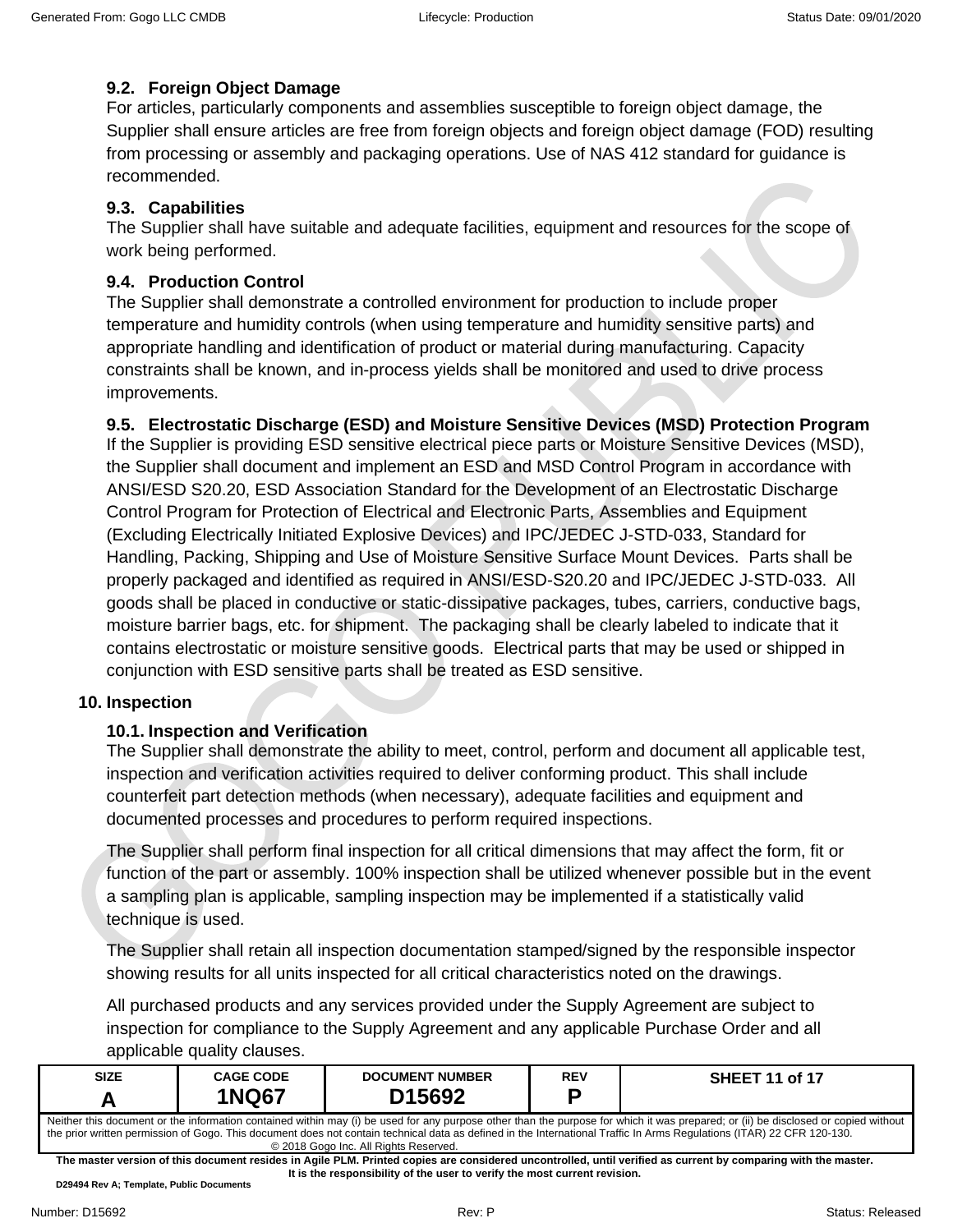## <span id="page-11-0"></span>**10.2. First Article Inspection**

The Supplier shall complete a First Article Inspection (FAI) for all first-time deliveries of items and new revisions of items. Exceptions are items that are (a) standard catalog/COTS items (ref. AS9102 Standard Catalog Hardware), (b) raw material, (c) covered by a military/industry standard/specification, or (d) engineering prototype and do not require an FAI. The FAI shall be performed on an item from the initial production lot provided by the Supplier. The FAI and First Article Inspection Report (FAIR) shall be completed in accordance with AS9102 requirements.

FAI reports shall include traceability documents as required under the Traceability section in this document.

### **See Appendix A for guidance on completing the AS9102 forms.**

The Supplier shall not perform an FAI using prototype items or items manufactured using methods different from those intended for the normal production process. The Supplier shall record, whenever possible, the variable measurements, of all characteristics including applicable drawing notes on the FAIR, validation data for any applicable specifications and tests, and reference and attach FAIRs for major lower level subassemblies. A representative of the Supplier's Quality Assurance Department shall sign and date the report. The Supplier shall forward the FAIR (forms 1, 2 and 3) along with applicable material or test data/certifications (e.g., painting, plating, composition, x-ray, functional testing, etc.) with the shipment for review and approval.

A partial (delta) FAI shall be performed when any of the following events occur:

- 1. A change in the design characteristics affecting fit, form, or function of the part.
- 2. A change in manufacturing source(s), process(es), inspection method(s), location of manufacture, tooling, or materials that can potentially affect fit, form, or function.
- 3. A change in numerical control program or translation to another media that can potentially affect fit, form, or function.
- 4. A natural or man-made event, which may adversely affect the manufacturing process.
- 5. An implementation of corrective action required to complete a previous FAI.
- 6. A lapse in production for two years shall require an update for any characteristics that may be impacted by the inactivity. This lapse is from the completion of last production operation to the actual restart of production.

### <span id="page-11-2"></span><span id="page-11-1"></span>**11. Non-Conforming Material and Material Review Board**

### **11.1. Nonconformance Control**

Only product that conforms to the approved design requirements shall be shipped to Gogo. The Supplier is responsible for control and containment of nonconforming products. The Supplier shall ensure that a product which does not conform to its specifications is identified and controlled to prevent its unintended use or delivery until dispositioned after review. The controls and related responsibilities for dealing with nonconforming products shall be defined in a documented procedure. The Supplier's documented procedure shall also define the responsibility for review and authority for the disposition of nonconforming products and the process for the Supplier's approving-personnel making these decisions.

| <b>SIZE</b>                                                                                                                                                                                                                                                                                                                                                                                           | <b>CAGE CODE</b><br><b>1NQ67</b> | <b>DOCUMENT NUMBER</b><br>D <sub>15692</sub> | REV | <b>SHEET 12 of 17</b> |  |
|-------------------------------------------------------------------------------------------------------------------------------------------------------------------------------------------------------------------------------------------------------------------------------------------------------------------------------------------------------------------------------------------------------|----------------------------------|----------------------------------------------|-----|-----------------------|--|
| Neither this document or the information contained within may (i) be used for any purpose other than the purpose for which it was prepared; or (ii) be disclosed or copied without<br>the prior written permission of Gogo. This document does not contain technical data as defined in the International Traffic In Arms Regulations (ITAR) 22 CFR 120-130.<br>© 2018 Gogo Inc. All Rights Reserved. |                                  |                                              |     |                       |  |

**The master version of this document resides in Agile PLM. Printed copies are considered uncontrolled, until verified as current by comparing with the master. It is the responsibility of the user to verify the most current revision.**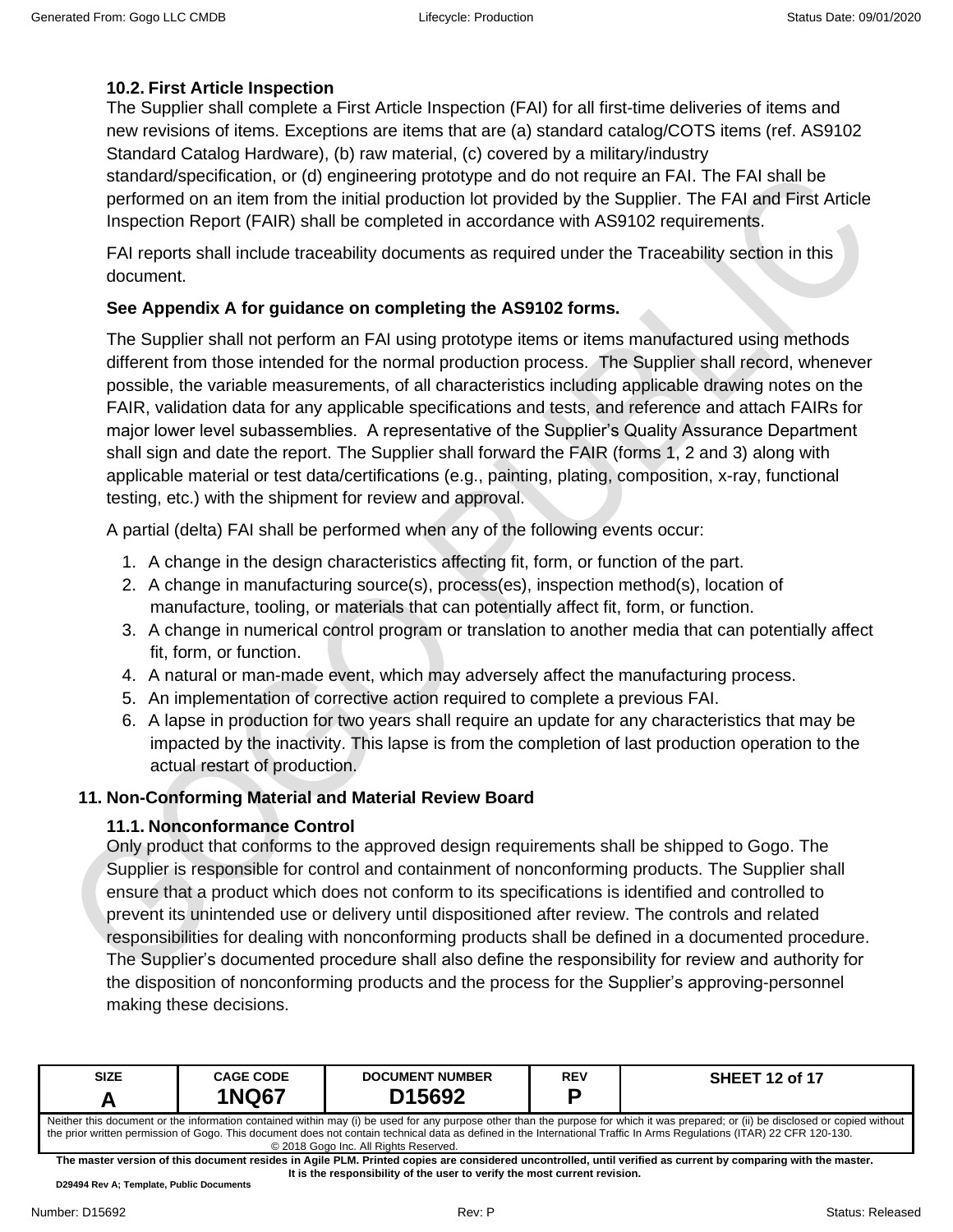When a nonconformance is discovered, a review process shall be initiated with the identification and documentation of the nonconformance. This review shall be the initial step performed by the Supplier to determine if the nonconformance needs to be reported to Gogo, and to determine if the nonconformance can be re-worked to a condition that completely conforms to the drawing or specification requirements.

This review does not negate the Supplier's obligation to identify, segregate, document, report and disposition nonconformances.

If a product is dispositioned for scrap, the product shall be conspicuously and permanently marked, or positively controlled, until physically rendered unusable.

## <span id="page-12-0"></span>**11.2. MRB Authority**

The Supplier is not granted MRB authority to issue "Repair" or "Use-As-Is" dispositions without Gogo approval.

**Repair**: A Material that was nonconforming but has been subjected to a controlled process designed to reduce, but not completely eliminate the nonconformance.

**Use As Is** (UAI): A material which does not meet the as defined requirements, but through adequate analysis its use may be approved.

Nonconformance's that are dispositioned for repair or Use As Is shall be reported to Gogo for approval prior to delivery. This requirement applies to all procurements.

In rare cases, a **request** can be made to obtain temporary authorization to ship an item that departs from a particular requirement of an item's current approved configuration but is considered suitable after repair by an approved method or after a "Use As Is" disposition. The request shall be temporary and limited to a specific number of units or time period.

The Supplier can initiate a request by completing form D32369 and submitting it to Gogo for approval. All requests must be approved by the FAA and will require additional time for processing.

Gogo shall review each request for Repair and Use As is for approval. Gogo reserves the right to reject the material after completion of the repair or Use As Is if the results are unsatisfactory.

# <span id="page-12-1"></span>**11.3. Notice of Quality Escapements**

The Supplier is responsible to report to Gogo all quality escapements discovered that affect products released from the Supplier's quality system. The Supplier's notification of escapement shall include: dates discrepant product was produced; dates parts were sold to Gogo; discrepant part number; description of discrepancy; how the discrepancy was identified; total number of products shipped/sold; cause of discrepancy; and actions taken to correct the discrepancy. Notice of quality escapements may result in the issuance of a Supplier Corrective Action Request (SCAR).

# <span id="page-12-2"></span>**12. RMA and Corrective Actions**

# <span id="page-12-3"></span>**12.1. RMA Requirements**

The Supplier shall implement an RMA process that defines cycle times for completion and can trigger corrective actions. The Supplier shall include the following information when returning reworked items: reported problem, issues identified, rework performed, and any corrective actions initiated. Reworked items shall pass all testing, inspection and verification and, upon delivery, include updated

| <b>SIZE</b>                                                                                                                                                                                                                                                                                                                                                                                           | <b>CAGE CODE</b><br><b>1NQ67</b> | <b>DOCUMENT NUMBER</b><br>D <sub>15692</sub> | REV | <b>SHEET 13 of 17</b> |  |
|-------------------------------------------------------------------------------------------------------------------------------------------------------------------------------------------------------------------------------------------------------------------------------------------------------------------------------------------------------------------------------------------------------|----------------------------------|----------------------------------------------|-----|-----------------------|--|
| Neither this document or the information contained within may (i) be used for any purpose other than the purpose for which it was prepared; or (ii) be disclosed or copied without<br>the prior written permission of Gogo. This document does not contain technical data as defined in the International Traffic In Arms Regulations (ITAR) 22 CFR 120-130.<br>© 2018 Gogo Inc. All Rights Reserved. |                                  |                                              |     |                       |  |

**The master version of this document resides in Agile PLM. Printed copies are considered uncontrolled, until verified as current by comparing with the master. It is the responsibility of the user to verify the most current revision.**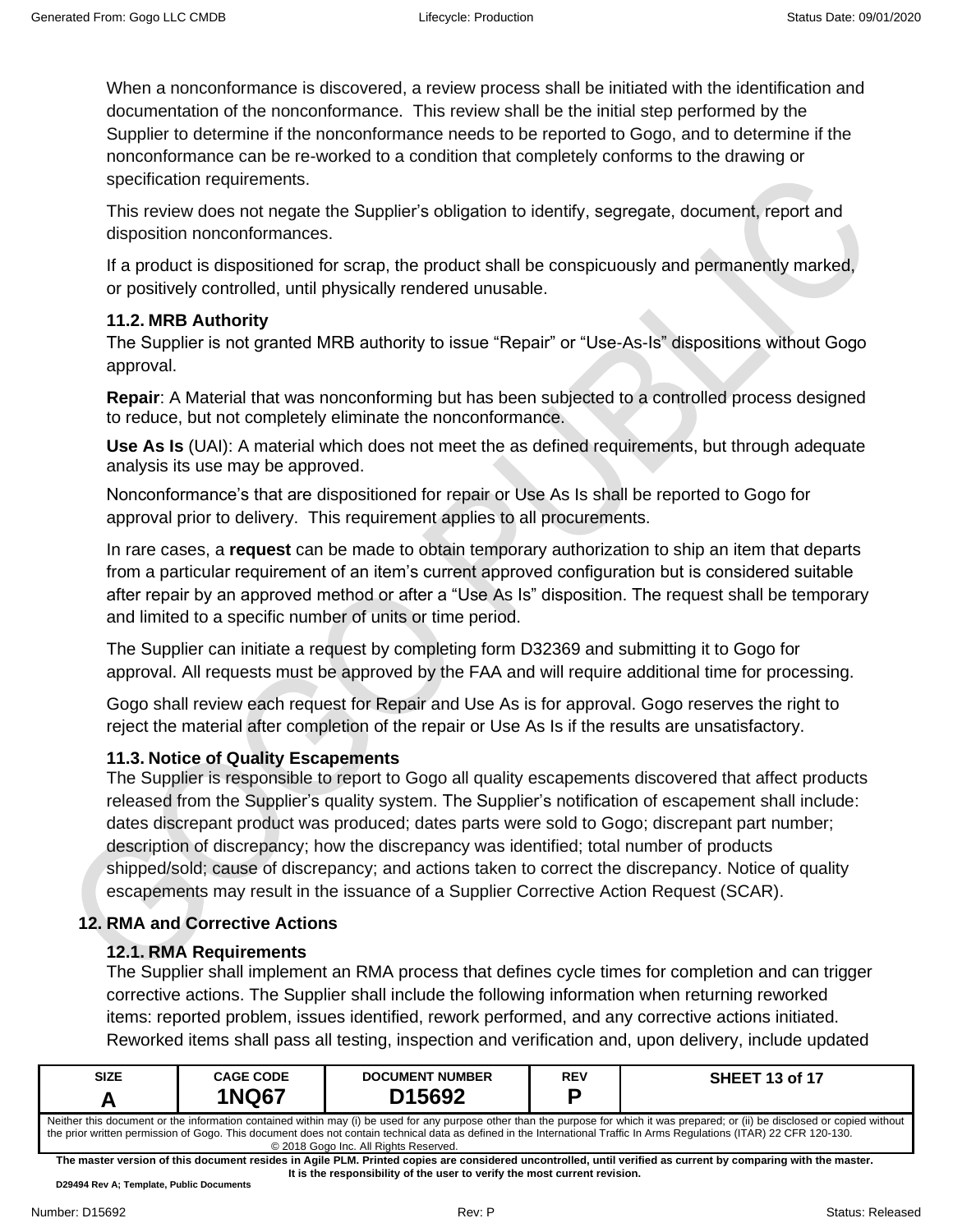versions of all required documentation such as CoC, raw material certs, test results and any other certs and records.

When replacement items are sent, in lieu of reworking returned material, the Supplier shall be responsible for notifying Gogo that the replacement occurred and a brief explanation of why the returned items were not reworked. Gogo reserves the right to request a failure analysis be completed on those items to determine root cause. If the replaced items are returned to Gogo at a later time, the troubleshooting and rework info listed above shall be included.

RMA items shall be returned to Gogo as the same revision that was returned to the Supplier unless the upgrade/downgrade is part of the RMA request or Gogo is notified and approves the revision change. An FAI may be required when revision changes are approved, and it is deemed necessary to document the change(s).

The Supplier should process and return RMA material by the "request receipt date" on the purchase order or within 30 days if no date is specified. Failure to do so may result in a decrease in future orders or removal of the supplier from the AVL.

## <span id="page-13-0"></span>**12.2. Supplier Corrective Actions**

In the event that a supplier provided assembly or part is found to not meet specifications or is otherwise defective or supplier processes have been identified as needing improvement, either through an onsite audit or through performance issues detected at Gogo, a SCAR may be submitted using Gogo form D13994.

Unless otherwise specified, the Supplier shall complete containment actions within 7 days, complete root cause analysis within 14 days, implement corrective actions within 21 days and return the completed form within 30 days of receiving the SCAR. Failure to do so may result in a decrease in future orders or removal of the Supplier from the AVL.

## <span id="page-13-2"></span><span id="page-13-1"></span>**13. Calibration and Preventative Maintenance**

## **13.1. Calibration**

The Supplier shall have a documented calibration system that meets the requirements of ISO 10012, Quality assurance requirements for measuring equipment', or the American National Standard Institute (ANSI)/National Conference of Standards Laboratories (NCSL) Z540-1, 'General Requirements for Calibration Laboratories and Measuring and Test Equipment' standards.

## <span id="page-13-3"></span>**13.2. Gogo Owned Equipment**

Unless otherwise agreed upon, all equipment provided by Gogo to the Supplier or for which the Supplier has been reimbursed by Gogo, shall remain the property of Gogo. The Supplier shall bear the risk of loss and damage to such property, except for normal wear. Such property shall always be properly stored and maintained by the Supplier, shall be identified as Gogo property and shall not be moved from the Supplier's premises without Gogo's prior approval.

All equipment shall be clearly identified, including part number, revision level, calibration date and have a Gogo identification number as applicable. The Supplier is responsible for the proper use, maintenance and calibration of all equipment as required.

When required, the Supplier shall perform specified Preventative Maintenance on the equipment on or before the due date requested and provide, to Gogo, the documented record of this PM.

| <b>SIZE</b>                                                                                                                                                                                                                                                                                                                                                                                           | <b>CAGE CODE</b><br><b>1NQ67</b> | <b>DOCUMENT NUMBER</b><br>D <sub>15692</sub> | <b>REV</b> | <b>SHEET 14 of 17</b> |  |
|-------------------------------------------------------------------------------------------------------------------------------------------------------------------------------------------------------------------------------------------------------------------------------------------------------------------------------------------------------------------------------------------------------|----------------------------------|----------------------------------------------|------------|-----------------------|--|
| Neither this document or the information contained within may (i) be used for any purpose other than the purpose for which it was prepared; or (ii) be disclosed or copied without<br>the prior written permission of Gogo. This document does not contain technical data as defined in the International Traffic In Arms Regulations (ITAR) 22 CFR 120-130.<br>© 2018 Gogo Inc. All Rights Reserved. |                                  |                                              |            |                       |  |

**The master version of this document resides in Agile PLM. Printed copies are considered uncontrolled, until verified as current by comparing with the master. It is the responsibility of the user to verify the most current revision.**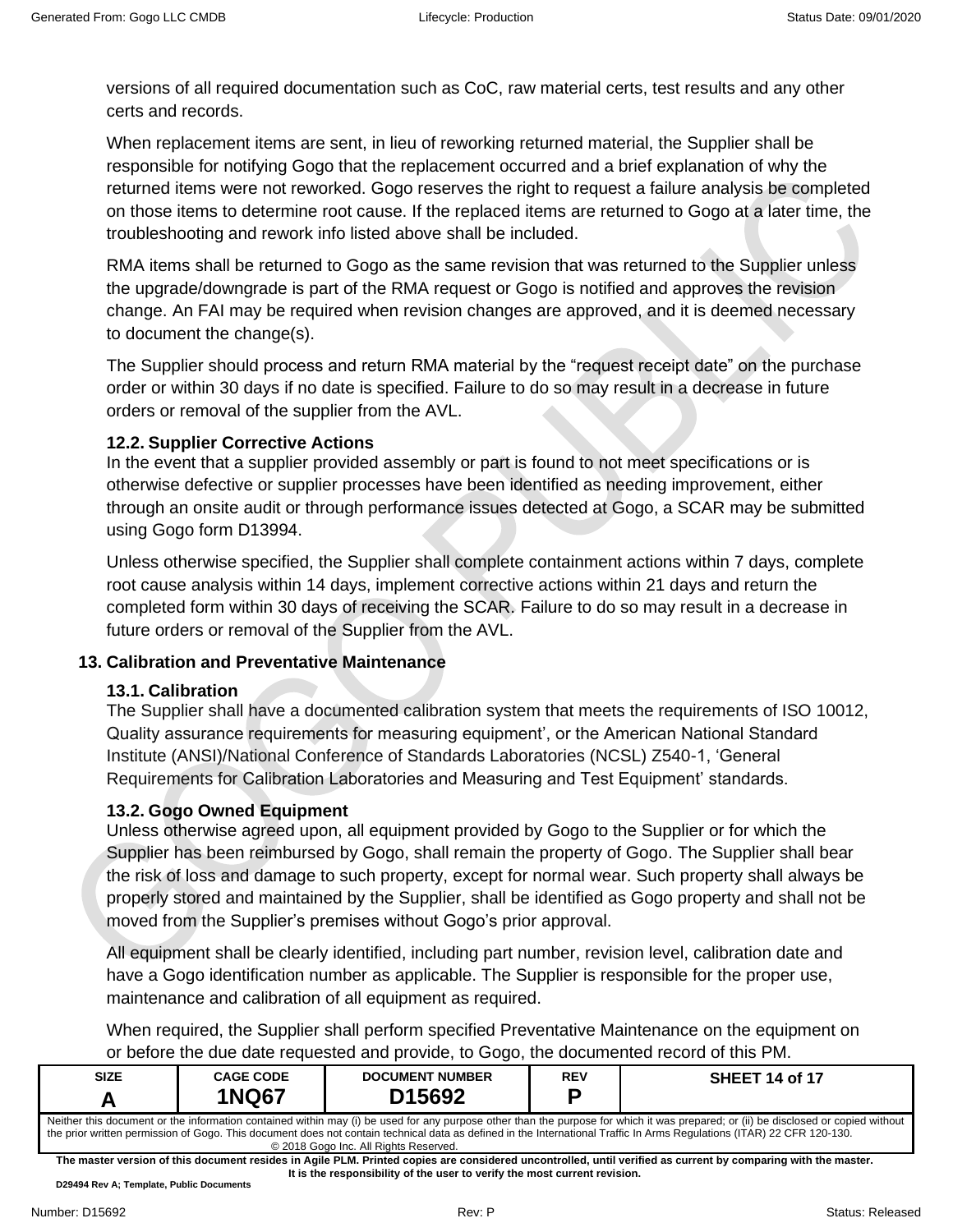# <span id="page-14-0"></span>**14. Training and Certifications**

## <span id="page-14-1"></span>**14.1. Training**

The Supplier shall demonstrate that the organization and its personnel are qualified to perform the scope of work in which they are to be approved for. The Supplier shall have a training plan or matrix and maintain records of trainings completed, track certification expiration dates and set retraining intervals as necessary.

### <span id="page-14-2"></span>**14.2. Certifications**

The Supplier shall use soldering operators that are IPC J-STD-001 or similar certified to perform any soldering operations that may be required on Gogo products. The Supplier shall use certified welders, who have the appropriate certification for the type of work, to perform any welding operations that may be required on Gogo products. These certifications shall be up to date and kept on file for Gogo's review upon request.

### <span id="page-14-4"></span><span id="page-14-3"></span>**15. Packaging, Labeling and Storage**

### **15.1. Packaging and Labeling**

The Supplier shall be responsible for ensuring that items provided under the Supply Agreement or any applicable Purchase Order are packaged in such a manner that the dimensional integrity is preserved, contamination and corrosion are prevented, and no physical damage occurs. All products shipped to Gogo shall be packaged and comply with ASTM D3951 unless otherwise agreed to between Gogo and the Supplier.

All products shipped to Gogo shall be labeled as follows:

Inner packaging shall contain a label with the following information:

- Gogo Part Number in scannable 128 Barcode Format
- Gogo Revision
- For serialized items: Serial Number in scannable 128 Barcode Format

### **(Note: Serialized items shall be individually packaged and labeled)**

Outer packaging shall match the inner packaging and contain the following information:

- Gogo Part Number in scannable 128 Barcode Format
- Gogo Revision
- When individually boxed and serialized: The Serial Number in scannable 128 Barcode Format

Serialized items shall come with a scannable,128 Barcode Format line on the packing list or CoC for each serial number.

All solvents shall be supplied only in a new container that has not been previously used to prevent contamination by residual material.

### <span id="page-14-5"></span>**15.2. Serializing**

When required, the Supplier shall develop a process to individually serialize units and those serial numbers shall be used to provide complete traceability of the product, including component tracking. The process shall be developed in such a way that prevents duplicate serial numbers from shipping to Gogo and the outer packaging, inner packaging and unit serial numbers shall all match.

| <b>SIZE</b>                                                                                                                                                                                                                                                                                                                                                                                           | <b>CAGE CODE</b> | <b>DOCUMENT NUMBER</b> | REV | <b>SHEET 15 of 17</b> |  |
|-------------------------------------------------------------------------------------------------------------------------------------------------------------------------------------------------------------------------------------------------------------------------------------------------------------------------------------------------------------------------------------------------------|------------------|------------------------|-----|-----------------------|--|
|                                                                                                                                                                                                                                                                                                                                                                                                       | <b>1NQ67</b>     | D <sub>15692</sub>     | o   |                       |  |
| Neither this document or the information contained within may (i) be used for any purpose other than the purpose for which it was prepared; or (ii) be disclosed or copied without<br>the prior written permission of Gogo. This document does not contain technical data as defined in the International Traffic In Arms Regulations (ITAR) 22 CFR 120-130.<br>© 2018 Gogo Inc. All Rights Reserved. |                  |                        |     |                       |  |

**The master version of this document resides in Agile PLM. Printed copies are considered uncontrolled, until verified as current by comparing with the master. It is the responsibility of the user to verify the most current revision.**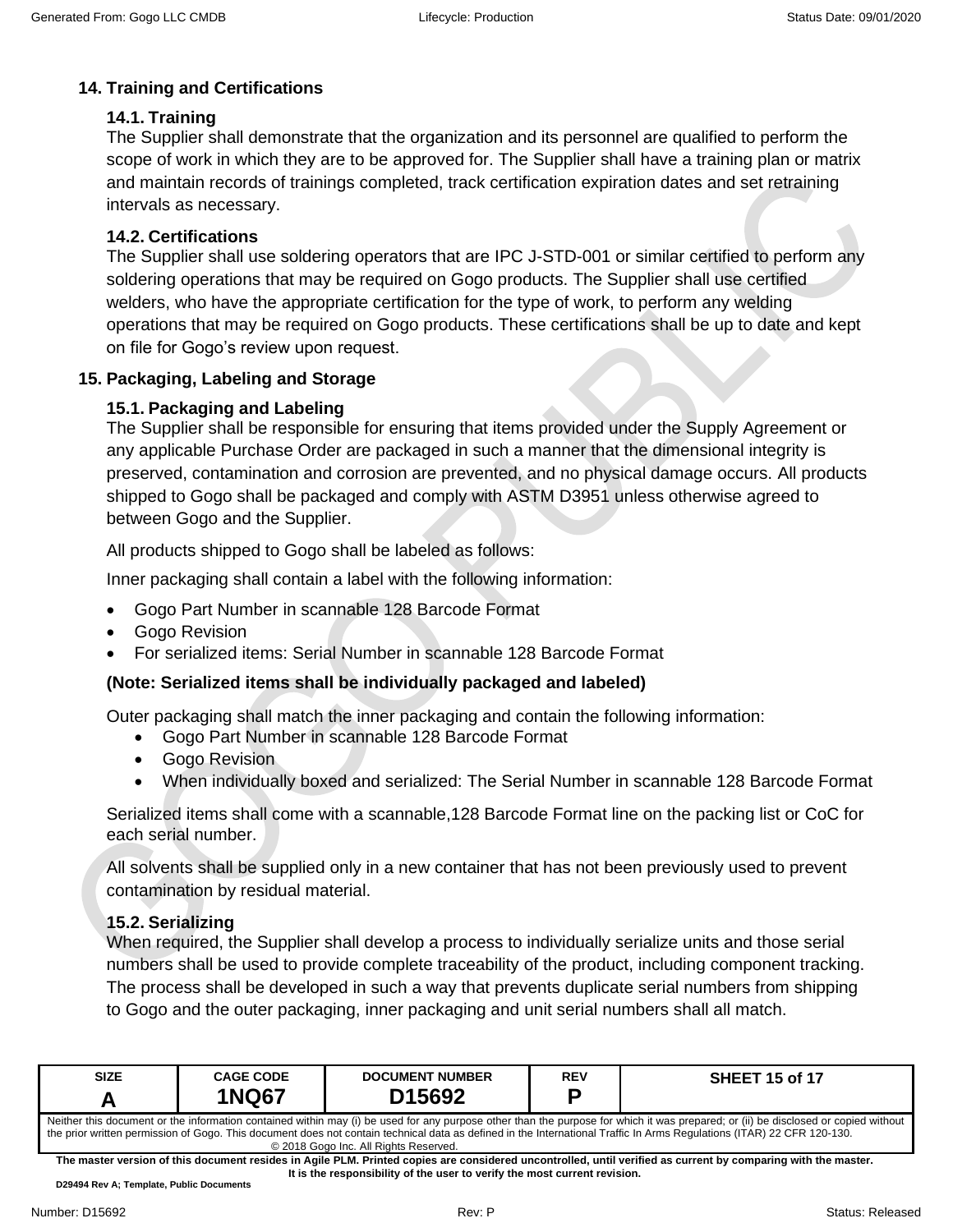### <span id="page-15-0"></span>**15.3. Storage**

The Supplier shall manage and control Gogo owned inventory and inventory used for Gogo products to prevent damage, contamination and mixing of material. This shall include proper storage, identification, transport and staging of material and chemicals used for production. Adequate material counts shall be kept to prevent shortages that may affect delivery schedules. Limited life and agecontrolled items shall be properly managed and stored.

| <b>SIZE</b>                                                                                                                                                                                                                                                                                                                                                                                           | <b>CAGE CODE</b> | <b>DOCUMENT NUMBER</b> | <b>REV</b> | <b>SHEET 16 of 17</b> |  |
|-------------------------------------------------------------------------------------------------------------------------------------------------------------------------------------------------------------------------------------------------------------------------------------------------------------------------------------------------------------------------------------------------------|------------------|------------------------|------------|-----------------------|--|
|                                                                                                                                                                                                                                                                                                                                                                                                       | <b>1NQ67</b>     | D <sub>15692</sub>     |            |                       |  |
| Neither this document or the information contained within may (i) be used for any purpose other than the purpose for which it was prepared; or (ii) be disclosed or copied without<br>the prior written permission of Gogo. This document does not contain technical data as defined in the International Traffic In Arms Regulations (ITAR) 22 CFR 120-130.<br>© 2018 Gogo Inc. All Rights Reserved. |                  |                        |            |                       |  |
| The master version of this document resides in Agile PLM. Printed copies are considered uncontrolled, until verified as current by comparing with the master.                                                                                                                                                                                                                                         |                  |                        |            |                       |  |
| It is the responsibility of the user to verify the most current revision.                                                                                                                                                                                                                                                                                                                             |                  |                        |            |                       |  |